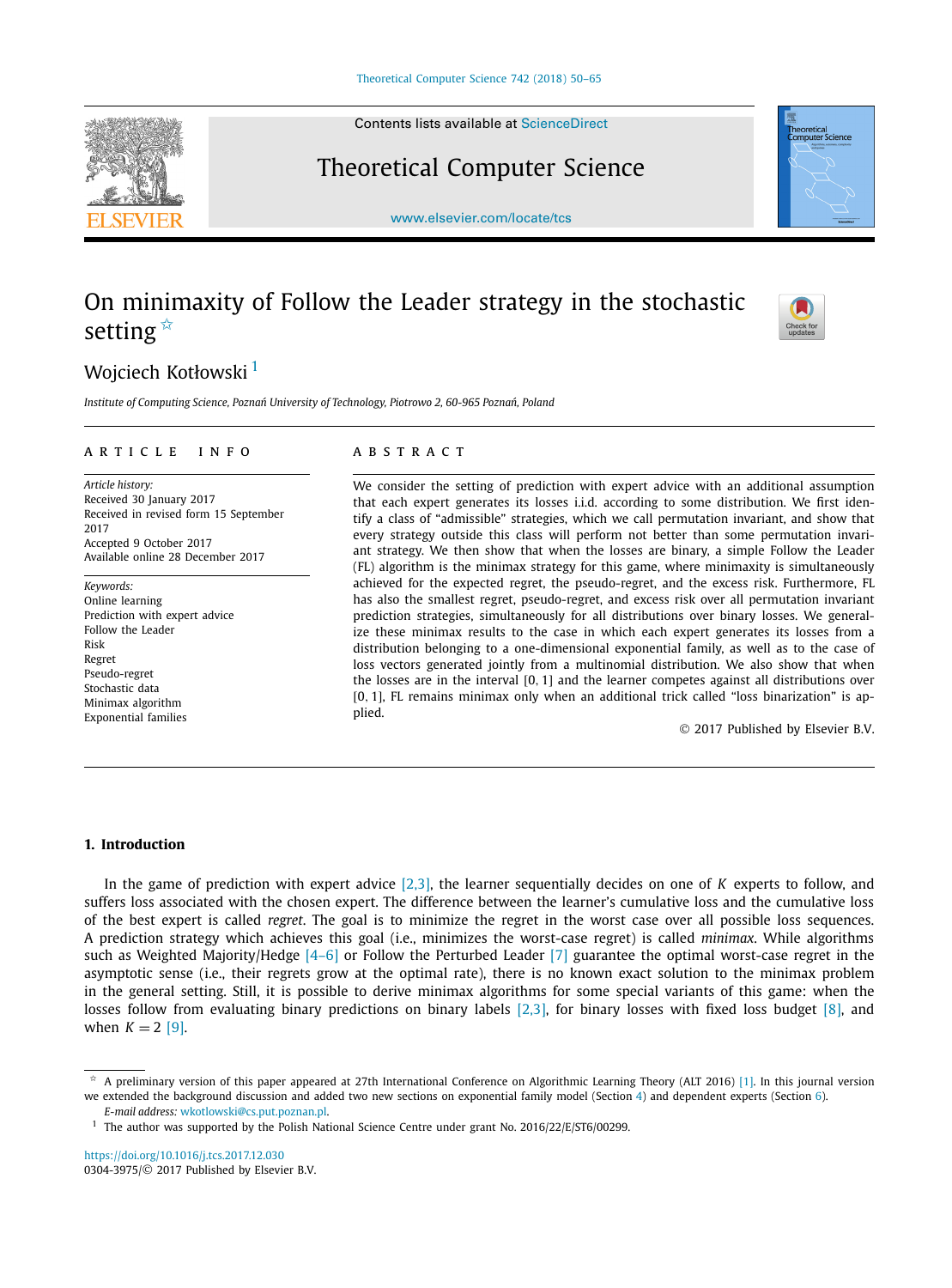Interestingly, all these minimax algorithms share a similar strategy of playing against a maximin adversary which assigns losses uniformly at random. They also have the *equalization* property: all data sequences lead to the same value of the regret. While this property makes them robust against the worst-case sequence, it also makes them over-conservative, preventing them from exploiting the case, when the actual data is not adversarially generated.

In this paper, we drop the analysis of worst-case performance entirely, and explore the minimax principle in a more constrained setting, in which the adversary is assumed to be *stochastic*. In particular, we associate with each expert *k* a fixed distribution *Pk* over loss values, and assume the observed losses of expert *k* are generated independently from *Pk*. The goal is then to determine the minimax algorithm under these stochastic assumptions. The motivation behind studying such a setting is in its practical usefulness: the data encountered in practice are rarely adversarial and can often be modeled as generated from a fixed (yet unknown) distribution (for instance, selecting the best classifier from a set of already trained candidates based on data gathered in an online manner).

We immediately face two difficulties here. First, due to stochastic nature of the adversary, it is no longer possible to follow standard approaches of minimax analysis, such as backward induction  $[2,3]$  or sequential minimax duality  $[10,9]$ , and we need to resort to a different technique. We define the notion of *permutation invariance* of prediction strategies. This let us identify a class of "admissible" strategies (which we call permutation invariant), and show that every strategy outside this class will perform not better than some permutation invariant strategy. Secondly, while the regret is a single, commonly used performance metric in the worst-case setting, the situation is different in the stochastic case. We know at least three potentially useful metrics in the stochastic setting: the *expected regret*, the *pseudo-regret*, and the *excess risk* [\[11\],](#page-15-0) and it is not clear, which of them should be used to define the minimax strategy.

Fortunately, it turns out that there exists a single strategy which is minimax with respect to all three metrics simultaneously. In the case of *binary* losses, which take out values from {0*,* 1}, this strategy turns out to be the *Follow the Leader* (FL) algorithm, which chooses an expert with the smallest cumulative loss at a given trial (with ties broken randomly). Interestingly, FL is known to perform poorly in the worst-case, as its worst-case regret will grow linearly with *T* [\[3\].](#page-14-0) On the contrary, in the stochastic setting with binary losses, FL has the smallest regret, pseudo-regret, and excess risk over all permutation invariant prediction strategies, *simultaneously for all distributions over binary losses!* We later show that all these minimax properties of FL strategy generalize to the case, in which each expert generates its losses from a distribution belonging to a one-dimensional exponential family (e.g., Gaussian, Bernoulli, Poisson, gamma, geometric, etc.), and the previously considered case of losses from {0*,* 1} becomes a special case of the Bernoulli family.

Furthermore, we also show that the optimality of FL strategy breaks down in the case of losses in the range [0*,* 1], in which each expert generates losses from an *arbitrary* distribution over [0*,* 1]. Here, FL is provably suboptimal. However, by applying *binarization trick* to the losses [\[12\],](#page-15-0) i.e. randomly setting them to {0*,* 1} such that the expectation matches the actual loss, and using FL on the binarized sequence (which results in the *binarized FL* strategy), we obtain the minimax strategy in this setup.

We finally consider the case of dependent experts, i.e. when the losses are i.i.d. between trials, but not necessarily between experts. While the general case turns out to be hard to approach, and our methods based on permutation invariance fail, we are able to analyze the simplest variant of dependent experts, where the loss vectors follow multinomial distribution, i.e. only a single expert gets loss in a given trial. We show that the FL strategy retains the minimax properties analogous to those given for binary losses and independent experts.

We note that when the excess risk is used as a performance metric, our setup falls into the framework of statistical decision theory [\[13,14\],](#page-15-0) and the question we pose can be reduced to the problem of finding the minimax decision rule for a properly constructed loss function, which matches the excess risk on expectation. In principle, one could try to solve our problem by using the complete class theorem and search for the minimax rule within the class of (generalized) Bayesian decision rules. We initially followed this approach, but it turned out to be futile, as the classes of distributions we are considering are large (e.g., all distributions in the range [0*,* 1]), and exploring prior distributions over such classes becomes very difficult. On the other hand, the analysis presented in this paper is relatively simple, and works not only for the excess risk, but also for the expected regret and the pseudo-regret. To the best of our knowledge, both the results and the analysis presented here are novel.

We also note that there has recently been much work dedicated to combine almost optimal worst-case performance with good performance on "easy" (e.g., stochastic) sequences [15,12,16-18]. These methods, however, are motivated from different principles than the minimax principle, and their analysis is tangential to the topic of this work.

Follow the Leader strategy in the stochastic setting has already been analyzed extensively in the past. It is known that when the losses of experts are generated i.i.d., FL performs very well in terms of the expected regret [\[15,12,19\].](#page-15-0) Furthermore, the asymptotically optimal Upper-Confidence-Bound (UCB) algorithm used in the stochastic multi-armed bandit setting [\[3,](#page-14-0) [20\]](#page-14-0) would reduce to FL in our ("full information") setup, as confidence intervals maintained by UCB for each expert would all be of the same size. If one uses excess risk as a performance metric, the setup considered here reduces to a simple scenario of learning in the finite hypothesis class in statistical learning theory, where it is known that Empirical Risk Minimization (equivalent to FL strategy) achieves  $O(\sqrt{\log K/T})$  excess risk, which can be shown to be tight [\[21\].](#page-15-0) This immediately (by summing over trials) gives  $O(\sqrt{T\log K})$  bound on the pseudo-regret of FL, and the same bound on the regret of FL, by using the fact that the difference between the pseudo-regret and the expected regret is independent of prediction strategy and lower than the expected regret of any online learning algorithm (which is, again, of order  $O(\sqrt{T \log K})$ ). All these bounds hold even for dependent experts. In fact, since the tight lower bound  $\Omega(\sqrt{T\log K})$  on the regret in the adversarial expert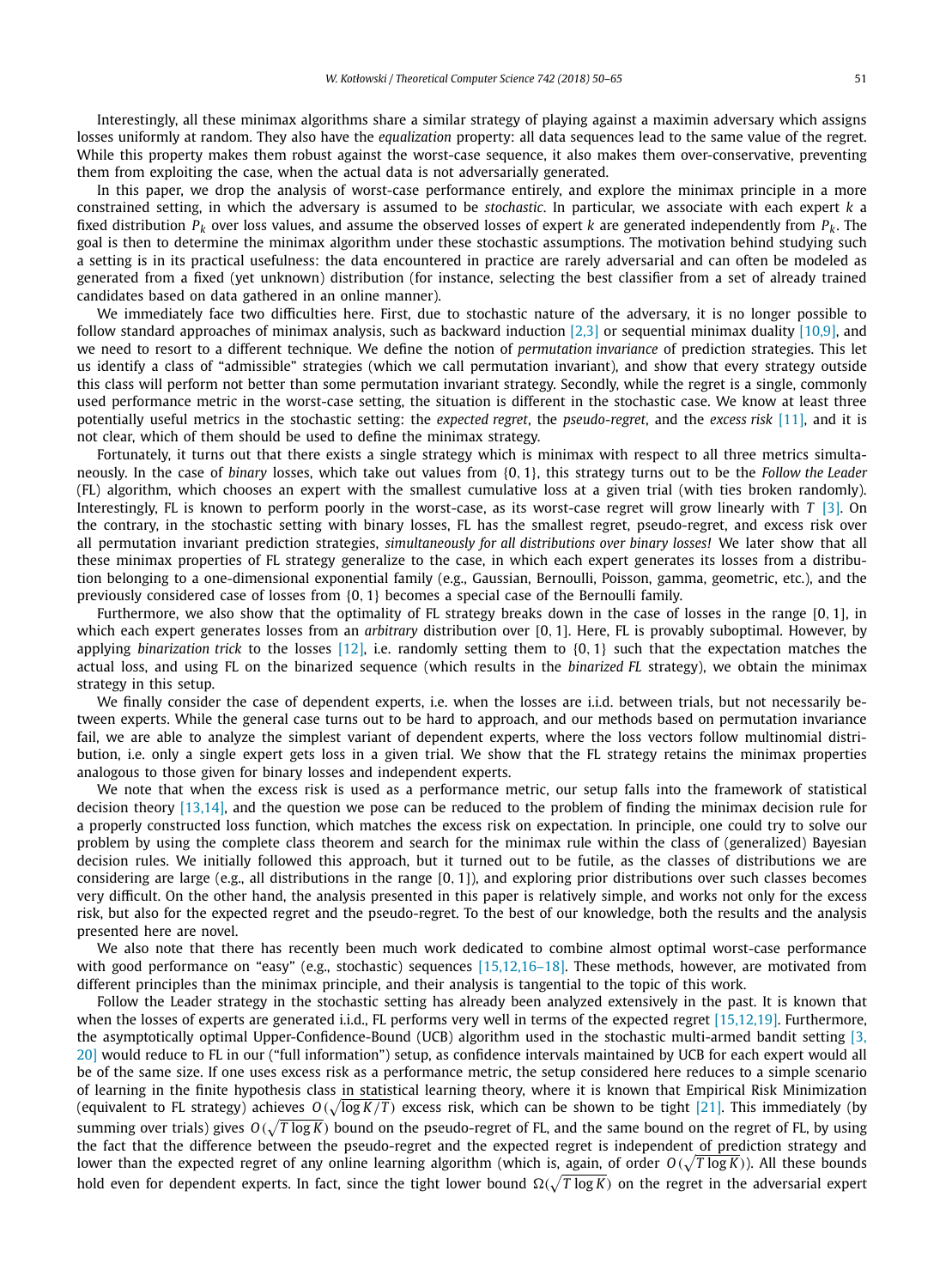setup [\[2,3\]](#page-14-0) is obtained by using *stochastic* adversary, it also applies in our setup and gives the rate of the minimax expected regret. However, what we show here is a stronger result than all of the above: FL (or its binarized version) is *exactly* the minimax strategy and no improvement can be made at any trial in the worst case.

The paper is organized as follows. In Section 2 we formally define the problem. The binary case is solved in Section [3,](#page-5-0) and extended to the exponential family model in Section [4.](#page-6-0) Section [5](#page-8-0) concerns the case of all loss distributions over the interval [0*,* 1], and Section [6](#page-11-0) discusses the setup of dependent experts. Section [7](#page-12-0) concludes the paper and presents some open problems.

#### **2. Problem setting**

#### *2.1. Prediction with expert advice in the stochastic setting*

In the game of prediction with expert advice, at each trial  $t = 1, \ldots, T$ , the learner predicts with a distribution  $w_t =$  $(w_{t,1},..., w_{t,K})$  over K experts. Then, the loss vector  $\ell_t = (\ell_{t,1},..., \ell_{t,K}) \in \mathcal{X}^K$  is revealed  $(\mathcal{X} \subseteq \mathbb{R}$  to be specified later), and the learner suffers loss:

$$
\mathbf{w}_t \cdot \boldsymbol{\ell}_t = \sum_{k=1}^K w_{t,k} \ell_{t,k},
$$

which can be interpreted as the expected loss the learner suffers by following one of the experts chosen randomly according to  $w_t$ . Let  $L_{t,k}$  denote the cumulative loss of expert k at the end of iteration t,  $L_{t,k} = \sum_{q\leq t} \ell_{q,k}$ . Let  $\ell^t$  abbreviate the sequence of losses  $\ell_1,\ldots,\ell_t.$  We will also use  $\omega=(w_1,\ldots,w_T)$  to denote the whole prediction strategy of the learner, having in mind that each distribution  $w_t$  is a function of the past  $t-1$  outcomes  $\ell^{t-1}$ .

In the worst-case (adversarial) formulation of the problem, the performance of prediction strategy *ω* is measured by means of *regret*:

$$
\sum_{t=1}^T \mathbf{w}_t \cdot \mathbf{\ell}_t - \min_k L_{T,k},
$$

which is a difference between the algorithm's cumulative loss and the cumulative loss of the best expert. No assumption is made on the way the sequence of losses is generated, and hence the goal is to find an algorithm which minimizes the worst-case regret over all possible sequences  $\boldsymbol{\ell}^T.$ 

In this paper, we drop the analysis of the worst-case performance and explore the minimax principle in the *stochastic* setting, defined as follows. We assume there are *K* distributions  $P = (P_1, \ldots, P_K)$  over  $\mathcal{X}$ , such that for each  $k = 1, \ldots, K$ , the losses  $\ell_{t,k}$ ,  $t = 1, \ldots, T$ , are generated i.i.d. from  $P_k$ . Note that this implies that  $\ell_{t,k}$  is independent from  $\ell_{t',k'}$  whenever  $t' \neq t$  or  $k \neq k'$ . The prediction strategy is then evaluated by means of the *expected regret*:

$$
R_{\text{reg}}(\boldsymbol{\omega}, \boldsymbol{P}) = \mathbb{E}\Bigg[\sum_{t=1}^T \boldsymbol{w}_t(\boldsymbol{\ell}^{t-1})\cdot \boldsymbol{\ell}_t - \min_k L_{T,k}\Bigg],
$$

where the expectation is over loss sequences  $\ell^T$  with respect to distributions  $\bm P=(P_1,\ldots,P_k)$ , and we explicitly indicate the dependence of  $w_t$  on  $\ell^{t-1}$ .

One may argue, however, that the expected regret does not properly capture the performance of a prediction strategy in the stochastic setting, as even with the full knowledge of distributions *P* , the best the learner could do is to concentrate all mass of  $w_t$  on the expert which is best on expectation, i.e.  $w_{t,k^*} = 1$  for any  $k^* \in \operatorname{argmin}_k \mathbb{E}[L_{T,k}]$ . Therefore, the expected regret cannot be reduced below  $\min_k \mathbb{E}[L_{T,k}] - \mathbb{E}[\min_k L_{T,k}] \ge 0$  (which nonnegativity follows from Jensen's inequality). Thus, instead of comparing the algorithm's loss to the loss of the best expert on the actual outcomes, one can choose the *best expected* expert as a comparator, which leads to a metric:

$$
R_{\text{pse}}(\boldsymbol{\omega}, \boldsymbol{P}) = \mathbb{E}\Bigg[\sum_{t=1}^T \boldsymbol{w}_t(\boldsymbol{\ell}^{t-1}) \cdot \boldsymbol{\ell}_t\Bigg] - \min_k \mathbb{E}\big[L_{T,k}\big],
$$

which we call the *pseudo-regret* to be consistent with the multi-armed bandit literature [\[20\],](#page-15-0) where a similar quantity is used.<sup>2</sup> Jensen's inequality implies  $R_{\text{pse}}(\omega, \mathbf{P}) \ge R_{\text{reg}}(\omega, \mathbf{P})$  for any  $\omega$  and any  $\mathbf{P}$ , and the difference  $R_{\text{pse}}(\omega, \mathbf{P}) - R_{\text{reg}}(\omega, \mathbf{P})$ is independent of *ω* given fixed *P*. This does not, however, imply that these metrics are equivalent in the minimax analysis, as the *K*-vector of distributions *P* is chosen by the adversary *against* strategy *ω* played by learner, and this choice will

<sup>2</sup> A term *expected redundancy* is also used in information theory for a corresponding measure used to quantify the excess codelength of a prequential code [\[11\].](#page-15-0)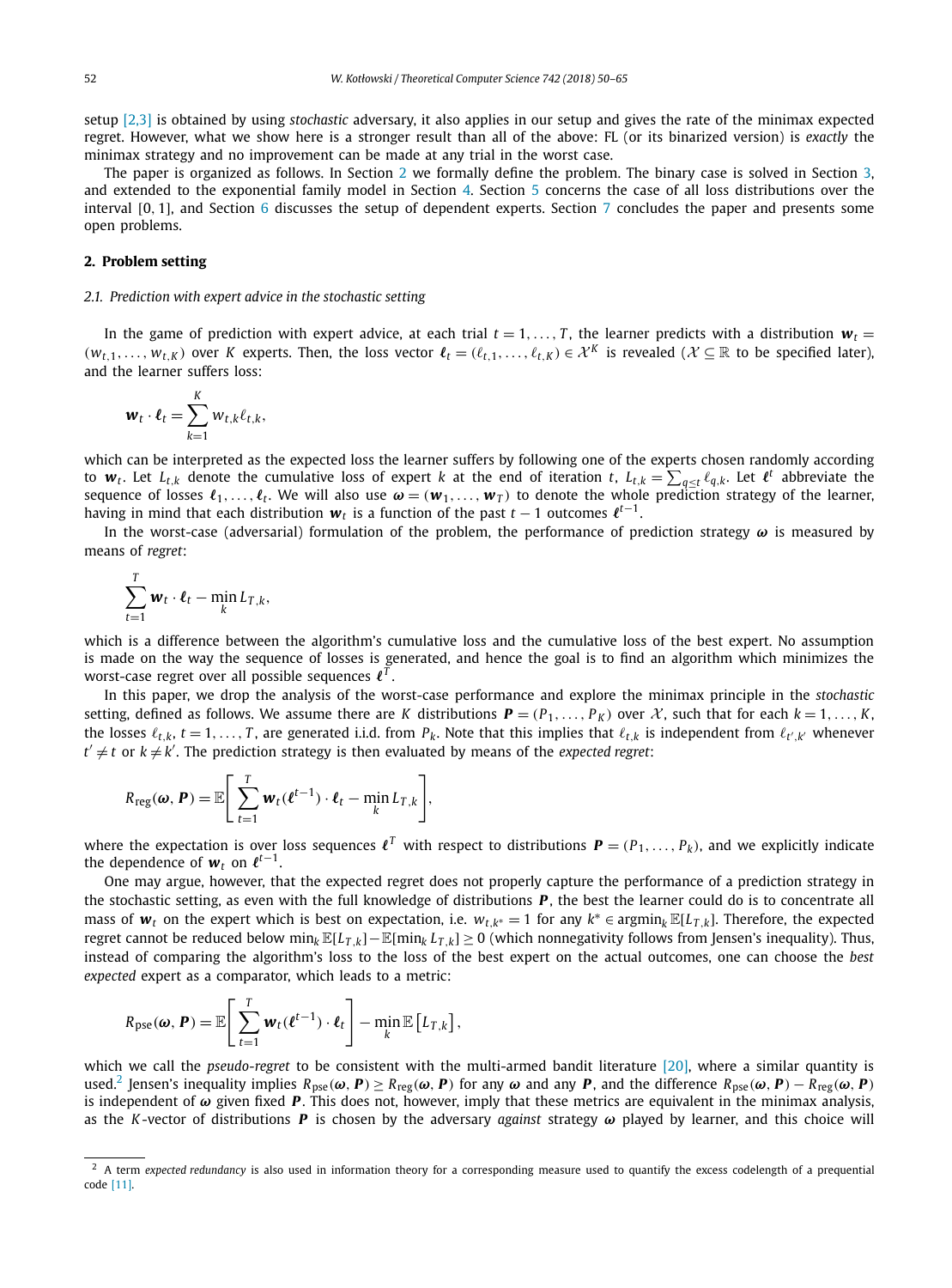**Table 1** Performance measures.

| Expected regret: | $R_{\text{reg}}(\boldsymbol{\omega}, \boldsymbol{P}) = \mathbb{E}\left[\sum_{t=1}^{I} \boldsymbol{w}_t(\boldsymbol{\ell}^{t-1}) \cdot \boldsymbol{\ell}_t - \min_k L_{T,k}\right]$                        |
|------------------|-----------------------------------------------------------------------------------------------------------------------------------------------------------------------------------------------------------|
| Pseudo-regret:   | $R_{\text{pse}}(\boldsymbol{\omega}, \boldsymbol{P}) = \mathbb{E}\left[\sum_{t=1}^{T} \boldsymbol{w}_t(\boldsymbol{\ell}^{t-1}) \cdot \boldsymbol{\ell}_t\right] - \min_k \mathbb{E}\left[L_{T,k}\right]$ |
| Excess risk:     | $R_{\text{rsk}}(\boldsymbol{\omega}, \boldsymbol{P}) = \mathbb{E} \left[ \boldsymbol{w}_T(\boldsymbol{\ell}^{T-1}) \cdot \boldsymbol{\ell}_T \right] - \min_{k} \mathbb{E} \left[ \ell_{T,k} \right]$     |

<span id="page-3-0"></span>in general be different for the expected regret and the pseudo-regret. We also note that these two measures can differ drastically. For instance, when all experts generate their losses from the same Bernoulli distribution with parameter  $\frac{1}{2}$ , any algorithm has zero pseudo-regret, while the expected regret grows at the largest possible rate  $\Omega(\sqrt{T\log K})$  [\[3\].](#page-14-0)

Finally, the stochastic setting permits us to evaluate the prediction strategy by means of the *individual* rather than cumulative losses. Thus, it is reasonable to define the *excess risk* of a prediction strategy at time *T* :

$$
R_{\text{rsk}}(\boldsymbol{\omega},\boldsymbol{P}) = \mathbb{E}\left[\boldsymbol{w}_T(\boldsymbol{\ell}^{T-1})\cdot\boldsymbol{\ell}_T\right] - \min_k \mathbb{E}\left[\ell_{T,k}\right],
$$

a metric traditionally used in statistics to measure the accuracy of statistical procedures.<sup>3</sup> Contrary to the expected regret and pseudo-regret defined by means of cumulative losses of the prediction strategy, the excess risk concerns only a single prediction at a given trial; hence, without loss of generality, we can choose the last trial *T* in the definition. For the sake of clarity, we summarize the three measures in Table 1.

Given performance measure *R*, we say that a strategy  $\omega^*$  is *minimax* with respect to *R* over the set of distributions  $P$ , if:

$$
\sup_{\mathbf{P}\in\mathcal{P}^K} R(\boldsymbol{\omega}^*, \mathbf{P}) = \inf_{\boldsymbol{\omega}} \sup_{\mathbf{P}\in\mathcal{P}^K} R(\boldsymbol{\omega}, \mathbf{P}),
$$

where the infimum is over all prediction strategies, and the supremum is over all *K*-vectors of distributions  $(P_1, \ldots, P_K)$ , with  $P_k \in \mathcal{P}$  for all  $k = 1, \ldots, K$ . In what follows, whenever  $\mathcal{P}$  is the set of *all* distributions with the support on  $\mathcal{X}$ , and  $\mathcal{X}$ is clear from the context, we use a shorthand notation sup<sub>*P*</sub> for sup<sub>*P*∈ $\mathcal{P}^{K}$ </sub>.

#### *2.2. Permutation invariance*

In this section, we identify a class of "admissible" prediction strategies, which we call permutation invariant. The name comes from the fact that the performance of these strategies remains invariant under any permutation of the distributions  $P = (P_1, \ldots, P_K)$ . We show that for every prediction strategy, there exists a corresponding permutation invariant strategy with not worse expected regret, pseudo-regret and excess risk in the worst-case with respect to all permutations of **P**.

We say that a strategy  $\omega$  is *permutation invariant* if for any  $t=1,\ldots,T$ , and any permutation  $\sigma\in S_K$ , where  $S_K$  denotes the group of permutations over  $\{1,\ldots,K\}$ ,  $\bm{w}_t(\sigma(\bm{\ell}^{t-1}))=\sigma(\bm{w}_t(\bm{\ell}^{t-1}))$ , where for any vector  $\bm{v}=(v_1,\ldots,v_K)$ , we denote  $\sigma(\nu)=(v_{\sigma(1)},\ldots,v_{\sigma(K)})$  and  $\sigma(\ell^{t-1})=\sigma(\ell_1),\ldots,\sigma(\ell_{t-1})$ . In words, if we  $\sigma$ -permute the indices of all past loss vectors, the resulting weight vector will be the *σ* -permutation of the original weight vector. Permutation invariant strategies are natural, as they only rely on the observed outcomes, not on the expert indices. We will show that lack of permutation invariance (e.g., when the strategy favors expert with a smaller index, etc.) can be exploited by the adversary to incur more loss to the learner. The performance of permutation invariant strategies remains the same under any permutation of the distributions from *P*:

**Lemma 1.** Let  $\omega$  be permutation invariant. Then, for any permutation  $\sigma \in S_K$ ,  $\mathbb{E}_{\sigma(P)}\big[\bm{w}_t(\bm{\ell}^{t-1})\cdot\bm{\ell}_t\big]=\mathbb{E}_{\bm{P}}\big[\bm{w}_t(\bm{\ell}^{t-1})\cdot\bm{\ell}_t\big]$ , and moreover  $R(\bm{\omega},\sigma(\bm{P}))=R(\bm{\omega},\bm{P})$ , where R is the expected regret, pseudo-regret, or excess risk, and  $\sigma(\bm{P})=(P_{\sigma(1)},\ldots,P_{\sigma(K)})$ .

**Proof.** We first show that the expected loss of the algorithm at any iteration  $t = 1, \ldots, T$ , is the same for both  $\sigma(P)$  and P:

$$
\mathbb{E}_{\sigma(\mathbf{P})}\left[\mathbf{w}_t(\ell^{t-1})\cdot\boldsymbol{\ell}_t\right] = \mathbb{E}_{\mathbf{P}}\left[\mathbf{w}_t(\sigma^{-1}(\ell^{t-1}))\cdot\sigma^{-1}(\boldsymbol{\ell}_t)\right]
$$

$$
= \mathbb{E}_{\mathbf{P}}\left[\sigma^{-1}(\mathbf{w}_t(\ell^{t-1}))\cdot\sigma^{-1}(\boldsymbol{\ell}_t)\right]
$$

$$
= \mathbb{E}_{\mathbf{P}}\left[\mathbf{w}_t(\ell^{t-1})\cdot\boldsymbol{\ell}_t\right],
$$

<sup>&</sup>lt;sup>3</sup> A similar metric is called *simple regret* in the multi-armed bandit literature [\[20\].](#page-15-0)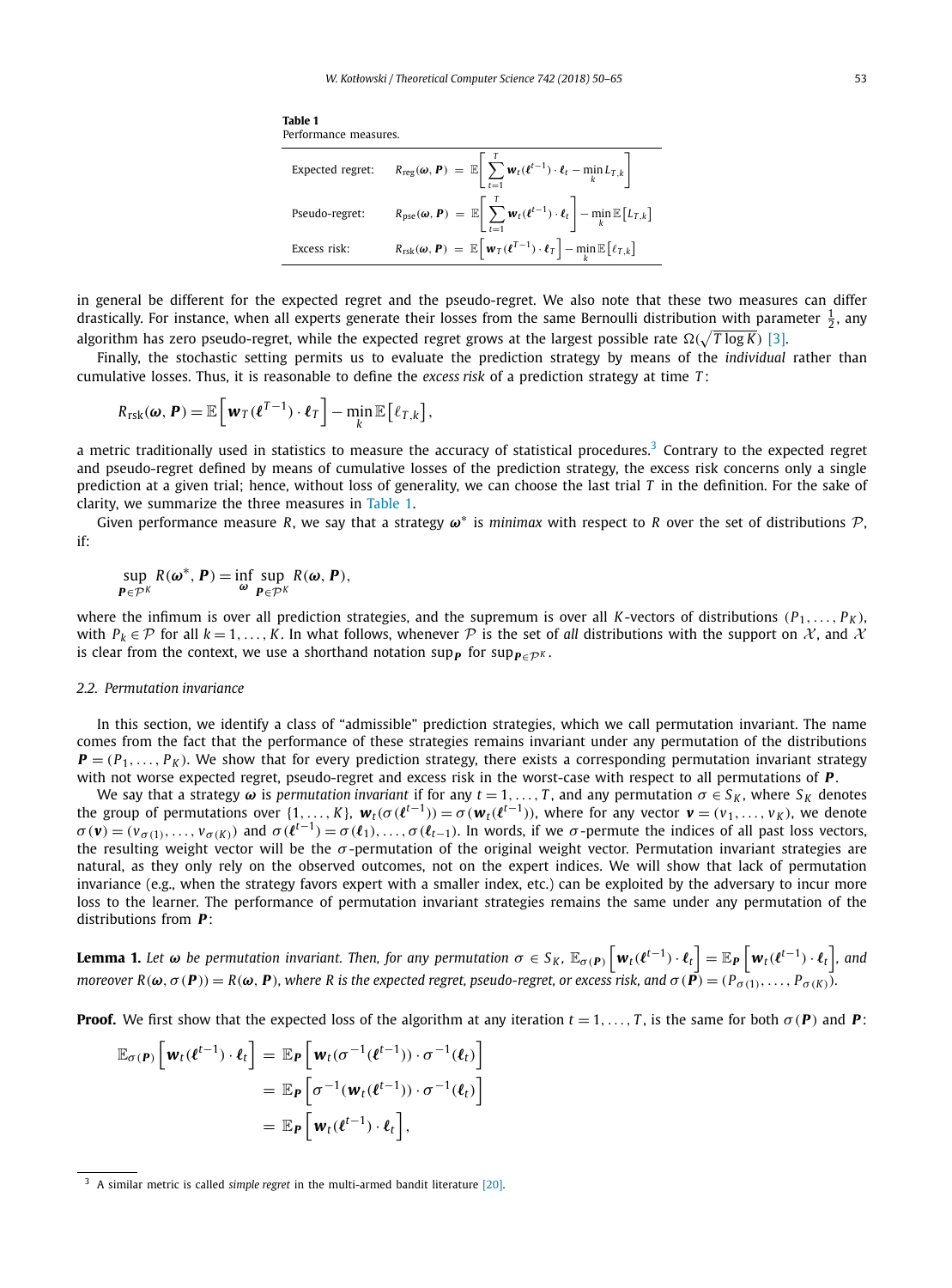<span id="page-4-0"></span>where the first equality follows from  $\ell_t \sim \sigma(P) \iff \sigma^{-1}(\ell_t) \sim P$ , the second equality exploits the permutation invariance of *ω*, while the third equality uses a simple fact that the dot product is invariant under permuting both arguments. Therefore, the "loss of the algorithm" part of any of the three measures (regret, pseudo-regret, risk) remains the same. To show that the "loss of the best expert" part of each measure is the same, note that for any  $t = 1, \ldots, T$ ,  $k = 1, \ldots, K$ ,  $\mathbb{E}_{\sigma(\mathbf{P})}\left[\ell_{t,k}\right] = \mathbb{E}_{\mathbf{P}}\left[\ell_{t,\sigma(k)}\right]$ , which implies:

$$
\min_{k} \mathbb{E}_{\sigma(\mathbf{P})} [\ell_{T,k}] = \min_{k} \mathbb{E}_{\mathbf{P}} [\ell_{T,\sigma(k)}] = \min_{k} \mathbb{E}_{\mathbf{P}} [\ell_{T,k}],
$$
  
\n
$$
\min_{k} \mathbb{E}_{\sigma(\mathbf{P})} [L_{T,k}] = \min_{k} \mathbb{E}_{\mathbf{P}} [L_{T,\sigma(k)}] = \min_{k} \mathbb{E}_{\mathbf{P}} [L_{T,k}],
$$
  
\n
$$
\mathbb{E}_{\sigma(\mathbf{P})} [\min_{k} L_{T,k}] = \mathbb{E}_{\mathbf{P}} [\min_{k} L_{T,\sigma(k)}] = \mathbb{E}_{\mathbf{P}} [\min_{k} L_{T,k}],
$$

so that the "loss of the best expert" parts of all measures are also the same for both  $\sigma(P)$  and P.  $\Box$ 

We now show that permutation invariant strategies are "admissible" in the following sense:

**Theorem 2.** For any strategy  $\omega$ , there exists permutation invariant strategy  $\tilde{\omega}$ , such that for any set of distributions **P**,

$$
R(\widetilde{\boldsymbol{\omega}}, \boldsymbol{P}) = \max_{\sigma \in S_K} R(\widetilde{\boldsymbol{\omega}}, \sigma(\boldsymbol{P})) \le \max_{\sigma \in S_K} R(\boldsymbol{\omega}, \sigma(\boldsymbol{P})),
$$

where R is either the expected regret, the pseudo-regret or the excess risk. In particular, this implies that:  $sup_{P \in \mathcal{P}^K} R(\widetilde{\omega}, P)$  <  $sup_{P \in \mathcal{P}^K} R(\omega, P)$ *.* 

**Proof.** This first equality in the theorem immediately follows from [Lemma 1.](#page-3-0) Define  $\widetilde{\omega} = (\widetilde{w}_1, \ldots, \widetilde{w}_T)$  as:

$$
\widetilde{\boldsymbol{w}}_t(\boldsymbol{\ell}^{t-1}) = \frac{1}{K!} \sum_{\tau \in S_K} \tau^{-1} \bigg( \boldsymbol{w}_t(\tau(\boldsymbol{\ell}^{t-1})) \bigg).
$$

Note that  $\widetilde{\omega}$  is a valid prediction strategy, since  $\widetilde{\mathbf{w}}_t$  is a function of  $\ell^{t-1}$  and a distribution over *K* experts ( $\widetilde{\mathbf{w}}_t$  is a convex combination of *K*! distributions so it is a distribution combination of *<sup>K</sup>*! distributions, so it is <sup>a</sup> distribution itself). Moreover, *<sup>ω</sup>* is permutation invariant:

$$
\widetilde{\mathbf{w}}_t(\sigma(\boldsymbol{\ell}^{t-1})) = \frac{1}{K!} \sum_{\tau \in S_K} \tau^{-1} \Big( \mathbf{w}_t(\tau \sigma(\boldsymbol{\ell}^{t-1})) \Big) \n= \frac{1}{K!} \sum_{\tau \in S_K} (\tau \sigma^{-1})^{-1} \Big( \mathbf{w}_t(\tau(\boldsymbol{\ell}^{t-1})) \Big) \n= \frac{1}{K!} \sum_{\tau \in S_K} \sigma \tau^{-1} \Big( \mathbf{w}_t(\tau(\boldsymbol{\ell}^{t-1})) \Big) = \sigma(\widetilde{\mathbf{w}}_t(\boldsymbol{\ell}^{t-1})),
$$

where the second equality is from replacing the summation index by  $\tau \mapsto \tau \sigma$ . Now, note that the expected loss of  $\tilde{w}_t$  is:

$$
\mathbb{E}_{\boldsymbol{P}}\left[\widetilde{\boldsymbol{w}}_t(\boldsymbol{\ell}^{t-1})\cdot\boldsymbol{\ell}_t\right] = \frac{1}{K!} \sum_{\tau \in S_K} \mathbb{E}_{\boldsymbol{P}}\left[\tau^{-1}\left(\boldsymbol{w}_t(\tau(\boldsymbol{\ell}^{t-1}))\right)\cdot\boldsymbol{\ell}_t\right]
$$

$$
= \frac{1}{K!} \sum_{\tau \in S_K} \mathbb{E}_{\boldsymbol{P}}\left[\boldsymbol{w}_t(\tau(\boldsymbol{\ell}^{t-1}))\cdot\tau(\boldsymbol{\ell}_t)\right]
$$

$$
= \frac{1}{K!} \sum_{\tau \in S_K} \mathbb{E}_{\tau^{-1}(\boldsymbol{P})}\left[\boldsymbol{w}_t(\boldsymbol{\ell}^{t-1})\cdot\boldsymbol{\ell}_t\right]
$$

$$
= \frac{1}{K!} \sum_{\sigma \in S_K} \mathbb{E}_{\sigma(\boldsymbol{P})}\left[\boldsymbol{w}_t(\boldsymbol{\ell}^{t-1})\cdot\boldsymbol{\ell}_t\right].
$$

Since the "loss of the best expert" parts of all three measures are invariant under any permutation of *P* (see the proof of [Lemma 1\)](#page-3-0), we have:

$$
R(\widetilde{\boldsymbol{\omega}}, \boldsymbol{P}) = \frac{1}{K!} \sum_{\sigma \in S_K} R(\boldsymbol{\omega}, \sigma(\boldsymbol{P})) \le \max_{\sigma \in S_K} R(\boldsymbol{\omega}, \sigma(\boldsymbol{P})).
$$
\n(1)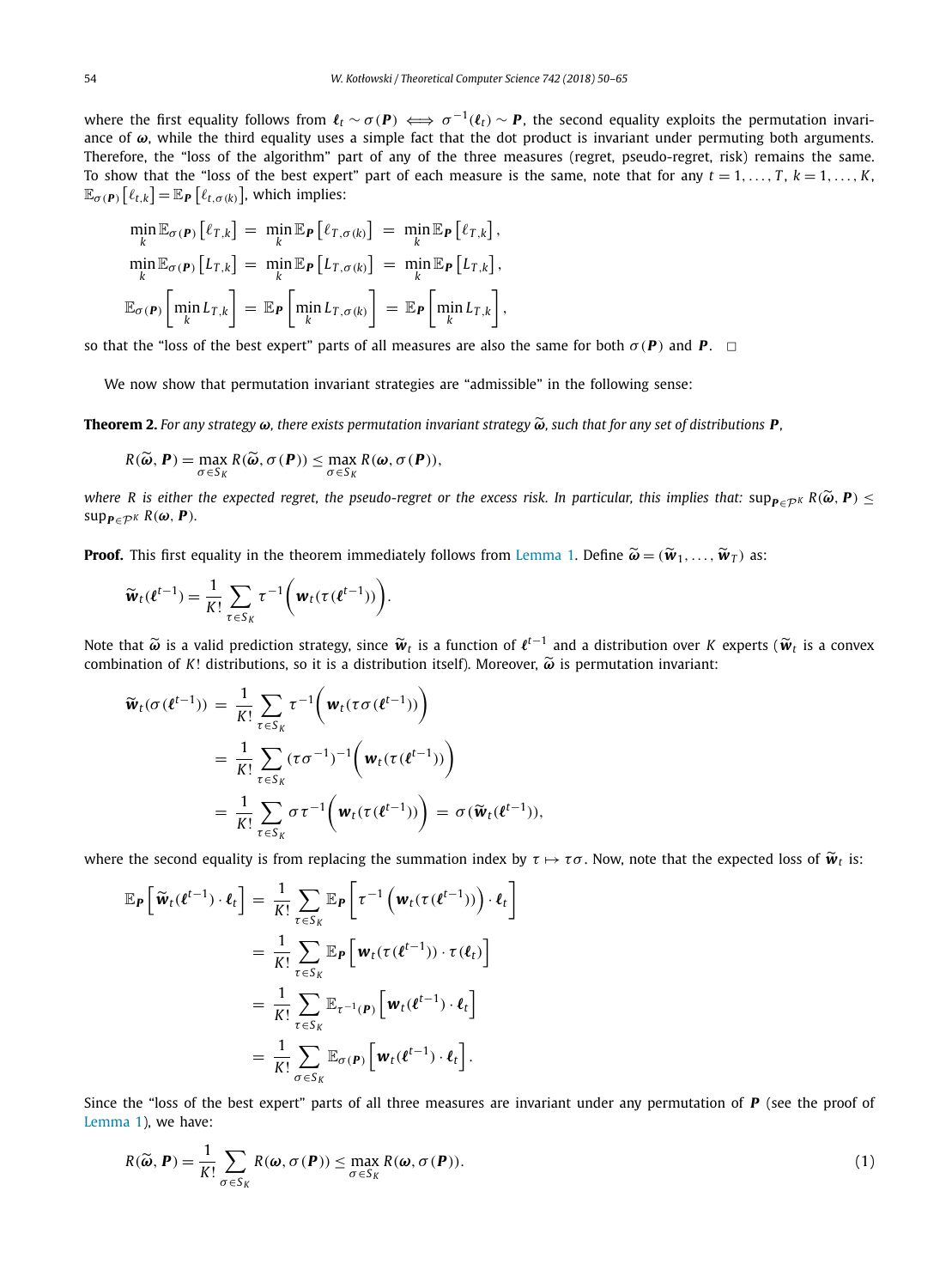<span id="page-5-0"></span>This implies that:

$$
\sup_{\mathbf{P}\in\mathcal{P}^K} R(\widetilde{\boldsymbol{\omega}}, \mathbf{P}) \leq \sup_{\mathbf{P}\in\mathcal{P}^K} \max_{\sigma\in S_K} R(\boldsymbol{\omega}, \sigma(\mathbf{P})) = \sup_{\mathbf{P}\in\mathcal{P}^K} R(\boldsymbol{\omega}, \mathbf{P}). \square
$$

[Theorem 2](#page-4-0) states that strategies which are not permutation-invariant do not give any advantage over permutationinvariant strategies even when the set of distributions *P* is fixed (and even possibly known to the learner), but the adversary can permute the distributions to make the learner incur the most loss. We also note that one can easily show a slightly stronger version of Theorem 2; if strategy  $\omega$  is not permutation invariant, and it holds that  $R(\omega, P) \neq R(\omega, \tau(P))$  for some set of distributions and some permutation  $\tau$ , then  $R(\tilde{\omega}, P) < \max_{\sigma \in S_{k}} R(\omega, \sigma(P))$ . This follows from the fact that the inequality in [\(1\)](#page-4-0) becomes sharp.

#### *2.3. Follow the Leader strategy*

Given loss sequence  $\ell^{t-1}$ , let  $N_t = |\operatorname{argmin}_{j=1,...,K} L_{t-1,j}|$  be the size of the leader set at the beginning of trial *t*. We define the Follow the Leader (FL) strategy  $\bm{w}_t^{\rm fl}$  such that  $w_{t,k}^{\rm fl}=\frac{1}{N_t}$  if  $k\in\mathop{{\rm argmin}}_j L_{t-1,j}$  and  $w_{t,k}^{\rm fl}=0$  otherwise. In other words, FL predicts with the current leader, breaking ties uniformly at random. It is straightforward to show that such defined FL strategy is permutation invariant.

#### **3. Binary losses**

In this section, we set  $\mathcal{X} = \{0, 1\}$ , so that all losses are binary, and let P be the set of all distributions on  $\{0, 1\}$ . In this case, each *Pk* is a Bernoulli distribution. Take any permutation invariant strategy *ω*. It follows from [Lemma 1](#page-3-0) that for any  $\bm P$ , and any permutation  $\sigma\in S_K$ ,  $\mathbb E_{\bm P}\left[\bm w_t(\bm\ell^{t-1})\cdot\bm\ell_t\right]=\mathbb E_{\sigma(\bm P)}\left[\bm w_t(\bm\ell^{t-1})\cdot\bm\ell_t\right]$ . Averaging this equality over all permutations  $\sigma \in S_K$  gives:

$$
\mathbb{E}_{\boldsymbol{P}}\left[\boldsymbol{w}_t(\boldsymbol{\ell}^{t-1})\cdot\boldsymbol{\ell}_t\right] = \underbrace{\frac{1}{K!}\sum_{\sigma}\mathbb{E}_{\sigma(\boldsymbol{P})}\left[\boldsymbol{w}_t(\boldsymbol{\ell}^{t-1})\cdot\boldsymbol{\ell}_t\right]}_{=: \overbrace{\text{loss}_{t}(\boldsymbol{w}_t,\boldsymbol{P})}},\tag{2}
$$

where we defined  $\overline{\text{loss}}_t(\textbf{w}_t, \textbf{P})$  to be permutation-averaged expected loss at trial *t*. We now show the main result of this paper, a surprisingly strong property of FL strategy, which states that FL minimizes  $\text{loss}_t(\mathbf{w}_t, \mathbf{P})$  *simultaneously* over all *K*-vectors of distributions. Hence, FL is not only optimal in the worst case, but is actually optimal for permutation-averaged expected loss *for any P*, even if *P* is known to the learner! The consequence of this fact (by (2)) is that *FL has the smallest expected loss among all permutation invariant strategies for any P* (again, even if *P* is known to the learner).

**Theorem 3.** Let  $\bm{\omega}^{\rm fl}=(\bm{w}_1^{\rm fl},\ldots,\bm{w}_T^{\rm fl})$  be the FL strategy. Then, for any K-vector of distributions  $\bm{P}=(P_1,\ldots,P_K)$  over binary losses, *for any strategy*  $\boldsymbol{\omega} = (\boldsymbol{w}_1, \dots, \boldsymbol{w}_T)$ *, and any*  $t = 1, \dots, T$ :

$$
\overline{\text{loss}}_t(\boldsymbol{w}_t^{\text{fl}},\boldsymbol{P}) \leq \overline{\text{loss}}_t(\boldsymbol{w}_t,\boldsymbol{P}).
$$

*In particular, by (2), for any permutation-invariant strategy ω:*

$$
\mathbb{E}_{\boldsymbol{P}}\left[\boldsymbol{w}_t^{\text{fl}}(\boldsymbol{\ell}^{t-1})\cdot\boldsymbol{\ell}_t\right] \leq \mathbb{E}_{\boldsymbol{P}}\left[\boldsymbol{w}_t(\boldsymbol{\ell}^{t-1})\cdot\boldsymbol{\ell}_t\right].
$$

To prove the theorem, we need the following combinatorial result (proof of which is given in [Appendix A\)](#page-12-0), which can be interesting on its own right:

**Lemma 4.** For any real numbers  $x_1, \ldots, x_K, y_1, \ldots, y_K$ , and any monotonically increasing function f, the expression:

$$
h(k) = \sum_{\sigma \in S_K} e^{\sum_{j=1}^K x_j f(y_{\sigma(j)})} y_{\sigma(k)}
$$

*is minimized by any*  $k^*$  ∈ argmin<sub>*j*=1*,...,K x<sub>j</sub>*.</sub>

**Proof of Theorem 3.** For any distribution  $P_k$  over binary losses, let  $\mu_k := \mathbb{E}_{P_k}[\ell_{t,k}] = P_k(\ell_{t,k} = 1)$ . We have:

$$
\overline{\text{loss}}_t(\boldsymbol{w}_t, \boldsymbol{P}) = \frac{1}{K!} \sum_{\sigma} \mathbb{E}_{\sigma(\boldsymbol{P})} \left[ \boldsymbol{w}_t(\boldsymbol{\ell}^{t-1}) \cdot \boldsymbol{\ell}_t \right]
$$
\n
$$
= \frac{1}{K!} \sum_{\sigma} \mathbb{E}_{\sigma(\boldsymbol{P})} \left[ \boldsymbol{w}_t(\boldsymbol{\ell}^{t-1}) \right] \cdot \mathbb{E}_{\sigma(\boldsymbol{P})} \left[ \boldsymbol{\ell}_t \right]
$$
\n(3)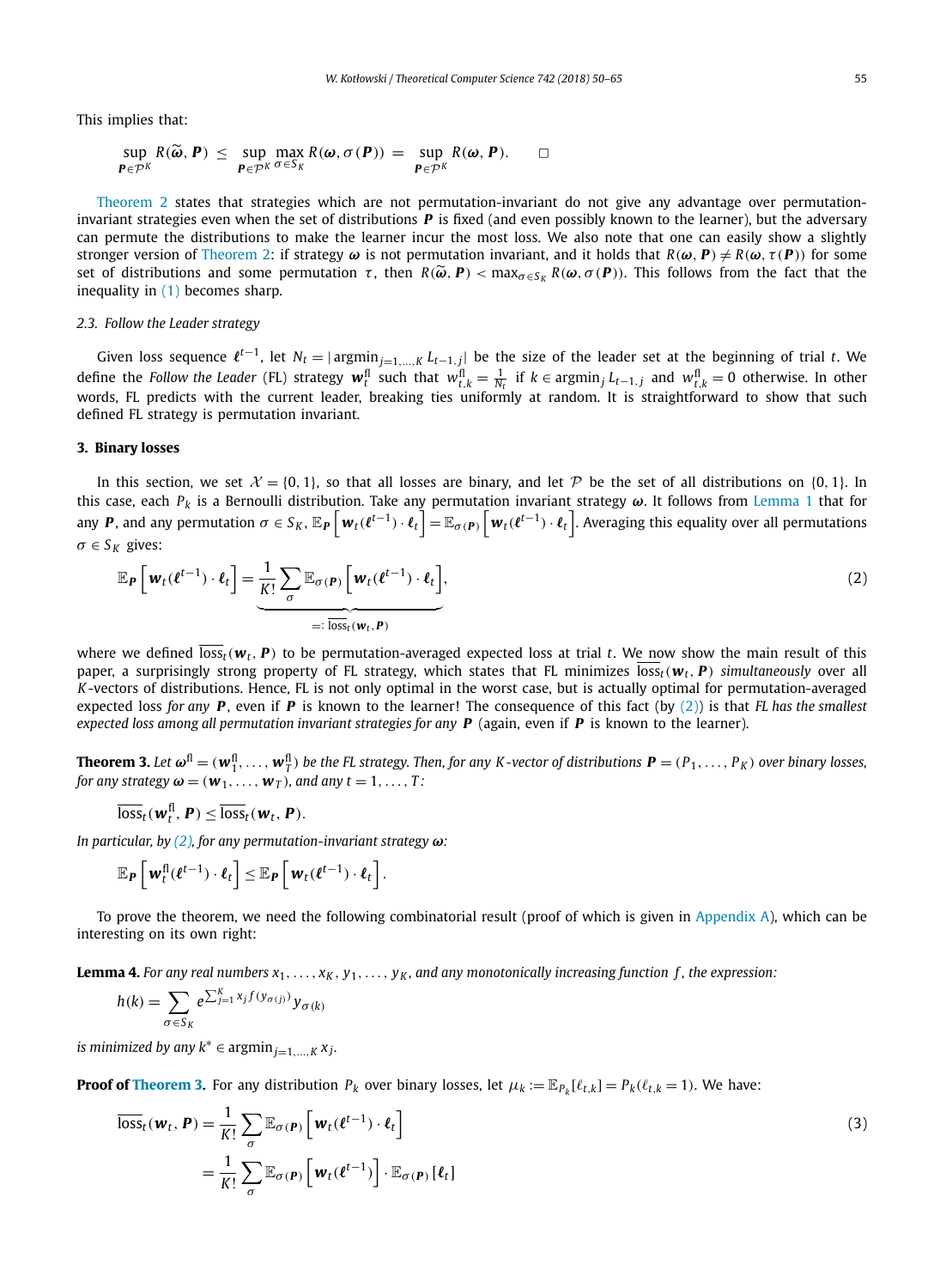<span id="page-6-0"></span>
$$
= \frac{1}{K!} \sum_{\sigma} \sum_{\ell^{t-1}} \left( \prod_{k=1}^{K} \mu_{\sigma(k)}^{L_{t-1,k}} (1 - \mu_{\sigma(k)})^{t-1-L_{t-1,k}} \right) \left( \sum_{k=1}^{K} w_{t,k} (\ell^{t-1}) \mu_{\sigma(k)} \right)
$$
  

$$
= \frac{1}{K!} \sum_{\ell^{t-1}} \sum_{k=1}^{K} w_{t,k} (\ell^{t-1}) \left( \sum_{\sigma} \prod_{j=1}^{K} \mu_{\sigma(j)}^{L_{t-1,j}} (1 - \mu_{\sigma(j)})^{t-1-L_{t-1,j}} \mu_{\sigma(k)} \right),
$$
  

$$
= \overline{\log_{t}(w_{t}, P | \ell^{t-1})}
$$

where the sum indexed with  $\ell^{t-1}$  is over all loss sequences, and in the second equality we used the fact that  $w_t$  depends on  $\ell^{t-1}$  and does not depend on  $\ell_t$ . Fix  $\ell^{t-1}$  and consider the term  $\overline{{\rm loss}}_t(w_t, P|\ell^{t-1})$ . To finish the proof, it suffices to show that for any P, and any  $\ell^{t-1}$ ,  $\overline{\text{loss}}_t(w_t, P|\ell^{t-1})$  is minimized by setting  $w_t = e_{k^*}$  for any  $k^* \in \text{argmin}_j L_{t-1,j}$ , where  $e_k$  is the *k*-th standard basis vector with 1 on the *k*-th coordinate, and zeros on the remaining coordinates. Indeed, this implies that  $\overline{loss}_t(w_t, P|\ell^{t-1})$  is also minimized by the FL strategy  $w_t^{\text{fl}}$ , which distributes its mass uniformly over all leaders. Then, by [\(3\),](#page-5-0) it <u>foll</u>ows that  $\boldsymbol{w}_t^{\text{fl}}$  also minimizes  $\overline{\text{loss}}_t(\boldsymbol{w}_t, \boldsymbol{P})$ .

Since  $\overline{loss}_t(\bm{w}_t,\bm{P}|\bm{\ell}^{t-1})$  is linear in  $\bm{w}_t$ , it suffices to check solutions of the form  $\bm{w}_t=\bm{e}_k$ ,  $k=1,\ldots,K$ , i.e. to show that for any  $k^* \in \text{argmin}_i L_{t-1,i}$  and any  $k = 1, \ldots, K$ :

$$
\overline{\text{loss}}_t(\boldsymbol{e}_{k^*}, \boldsymbol{P}|\boldsymbol{\ell}^{t-1}) \leq \overline{\text{loss}}_t(\boldsymbol{e}_k, \boldsymbol{P}|\boldsymbol{\ell}^{t-1}).
$$
\n(4)

Assume for the moment that  $\mu_j \notin \{0, 1\}$  for all *j*. We rewrite:

$$
\overline{\text{loss}}_t(\mathbf{e}_k, \mathbf{P}|\boldsymbol{\ell}^{t-1}) = \sum_{\sigma} \prod_{j=1}^K \mu_{\sigma(j)}^{L_{t-1,j}} (1 - \mu_{\sigma(j)})^{t-1-L_{t-1,j}} \mu_{\sigma(k)}
$$
  
= 
$$
\left( \prod_{j=1}^K (1 - \mu_j)^{t-1} \right) \sum_{\sigma} e^{\sum_{j=1}^K L_{t-1,j} \log \frac{\mu_{\sigma(j)}}{1 - \mu_{\sigma(j)}}} \mu_{\sigma(k)}.
$$

Then, (4) is implied by [Lemma 4](#page-5-0) with  $x_j = L_{t-1,j}$ ,  $y_j = \mu_j$ ,  $j = 1, ..., K$ , and  $f(y) = \log \frac{y}{1-y}$ , which is monotonically increasing. To account for the case  $\mu_j \in \{0, 1\}$  note, that since (4) holds for  $\mu_j = \epsilon$  (or  $\mu_j = 1 - \epsilon$ ) with arbitrarily small  $\epsilon > 0$ , it must also hold for  $\mu_j = 0$  (or  $\mu_j = 1$ ) by taking the limit  $\epsilon \to 0$  and using the continuity of  $\overline{\text{loss}}_t(w_t, P|\ell^{t-1})$  with respect to  $P$ .  $\Box$ 

Note that the proof did not require uniform tie breaking over leaders, as any distribution over leaders would work as well. Uniform distribution, however, makes the FL strategy permutation invariant.

The consequence of [Theorem 3](#page-5-0) is the following corollary which states the minimaxity of FL strategy for binary losses:

**Corollary 5.** Let  $\omega^{\rm fl}=(w_1^{\rm fl},\ldots,w_T^{\rm fl})$  be the FL strategy. Then, for any  $\bm P$  over binary losses, and any permutation invariant strategy  $\omega$ :

$$
R(\boldsymbol{\omega}^{\text{fl}},\boldsymbol{P})\leq R(\boldsymbol{\omega},\boldsymbol{P}),
$$

*where R is the expected regret, pseudo-regret, or excess risk. This implies:*

$$
\sup_{\mathbf{P}} R(\boldsymbol{\omega}^{\mathrm{fl}}, \mathbf{P}) = \inf_{\boldsymbol{\omega}} \sup_{\mathbf{P}} R(\boldsymbol{\omega}, \mathbf{P}),
$$

where the supremum is over all distributions on binary losses, and the infimum over all (not necessarily permutation invariant) strate*gies.*

**Proof.** The first statement follows from the second statement of [Theorem 3,](#page-5-0) and the fact that the "loss of the best expert" part is the same of on both sides on inequality.

The second statement immediately follows from the first statement and [Theorem 2.](#page-4-0)  $\Box$ 

#### **4. Exponential family model**

So far, we discussed a setting in which the losses generated by each expert are in {0*,* 1}. Here, we extend the minimax analysis to the case where each expert is a member of a one-dimensional exponential family of distributions.

Let  $\mathcal{X} \subseteq \mathbb{R}$  be a set of outcomes, which can be a finite or countable set, or a general subset of the reals. One-dimensional exponential family [\[22,11\]](#page-15-0) with *sufficient statistic*  $\phi : \mathcal{X} \to \mathbb{R}$  and *carrier*  $h : \mathcal{X} \to [0, \infty)$  is the family of distributions on X with densities: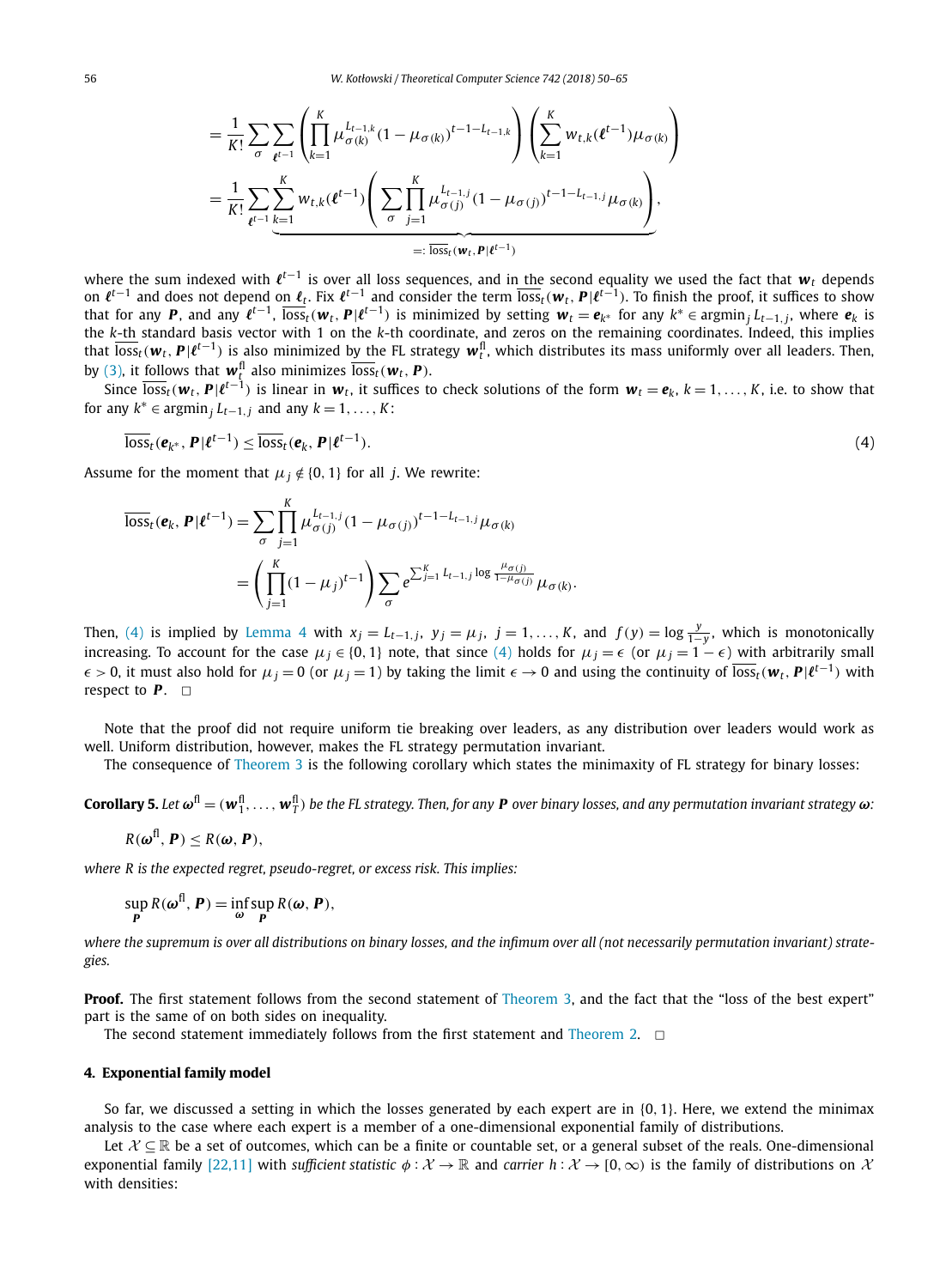<span id="page-7-0"></span>
$$
P_{\theta}(x) = h(x)e^{\theta \phi(x) - \psi(\theta)}, \qquad \theta \in \Theta.
$$

Here  $\psi(\theta) = \log \int_{x \in \mathcal{X}} e^{\theta \phi(x)} h(x) dx$  (with the integral replaced by a sum for countable X) is the cumulant generating  $\int_{\mathcal{X}} f(x) dx = \int_{\mathcal{X}} f(x) dx$  (with the integral replaced by a sum for countable X) is the cumulant function, and  $\Theta = {\theta \in \mathbb{R} : \psi(\theta) < \infty}$  is the *natural parameter space*. Examples of exponential families include Gaussian distribution with fixed variance *or* fixed mean, Bernoulli, Poisson, exponential, gamma (with one of the parameters fixed), geometric, Pareto families of distribution, and many others. We will simplify the presentation and assume that  $\phi(x) \equiv x$ , i.e. the exponential family is in the canonical form. All our results are valid for a more general *φ* (in this case, however, one should replace losses  $\ell_{t,k}$  by  $\phi(\ell_{t,k})$  for all *t*, *k*).

A standard result for exponential families states [\[22\]](#page-15-0) that *ψ(θ)* is differentiable infinitely often, strictly convex on , and the derivative  $\mu(\theta) = \psi'(\theta)$  is the mean value of the sufficient statistics,  $\mu(\theta) = \mathbb{E}_{\theta}[x]$ . Due to strict convexity of  $\psi$ ,  $\mu(\theta)$  is strictly increasing, so that there is one-to-one mapping between  $\Theta$  and its image  $M = \mu(\Theta)$ , which is called the *mean-value parameter space*. We let  $\theta(\mu)$  denote the inverse of  $\mu(\theta)$ , which maps parameters in the mean-value parameterization back to the natural parameterization.

Let  $\mathcal{P} = \{P_\theta : \theta \in \Theta\}$  be a one-dimensional exponential family. We associate with each expert  $k = 1, ..., K$  a natural parameter *θ<sup>k</sup>* ∈  (or, equivalently, a mean-value parameter *μ<sup>k</sup>* = *μ(θk)* ∈ *M*), which is unknown to the learner, and the losses of expert k,  $\ell_{t,k}$ ,  $t=1,\ldots,T$  are generated i.i.d. from  $P_{\theta_k}$ . Note that  $\mathbb{E}_{P_{\theta_k}}[\ell_{t,k}] = \mu_k$  from the definition.

**Example.** Let P be the family of Bernoulli distributions, i.e. the family of all distributions on  $\mathcal{X} = \{0, 1\}$ :

 $P_{\mu}(x) = \mu^{x}(1-\mu)^{1-x}$  (mean-value),  $P_{\mu}(x) = e^{x\theta - \log(1+e^{\theta})}$  (natural).

For a given expert k,  $\mu_k = P(\ell_{t,k} = 1)$  is its mean value parameter, while  $\theta_k = \log \frac{\mu_k}{1-\mu_k}$  is the corresponding natural parameter. Thus, the case of binary losses analyzed in Section [3](#page-5-0) is a special case of exponential family model if one chooses the exponential family to be the family of Bernoulli distributions.

**Example.** Let  $\mathcal{P}$  be the family of one-dimensional Gaussian distributions with fixed variance  $\sigma^2$ :

$$
P_{\mu}(x) = \frac{1}{\sqrt{2\pi\sigma^2}} e^{-\frac{(x-\mu)^2}{2\sigma^2}} \text{ (mean-value)}, \qquad P_{\theta}(x) = \frac{e^{-\frac{x^2}{2\sigma^2}}}{\sqrt{2\pi\sigma^2}} e^{\theta x - \frac{\theta^2 \sigma^2}{2}} \text{ (natural)}.
$$

Here the mean-value and natural parameterizations essentially coincide as we have  $\mu = \theta \sigma^2$ . Note that  $\mathcal{X} = \mathbb{R}$ , so that the range of losses is unbounded.

**Example.** Let  $P$  be the family of Poisson distributions:

$$
P_{\mu}(x) = \frac{\mu^{x}e^{-\mu}}{x!}
$$
 (mean-value),  $P_{\theta}(x) = \frac{1}{x!}e^{x\theta - e^{\theta}}$  (natural).

Here,  $\mathcal{X} = \{0, 1, 2, \ldots\}$ , and  $\theta = \log \mu$ .

We now show that in the exponential family model, the FL strategy admits a property analogous to given in [Theo](#page-5-0)[rem 3](#page-5-0) for binary losses, i.e. that FL strategy minimizes the permutation-averaged loss simultaneously over all *K*-vectors of distributions *P*. By [\(2\),](#page-5-0) FL has the smallest expected loss among all permutation invariant strategies for any *P* .

**Theorem 6.** Let  $\{P_\theta\colon \theta\in\Theta\}$  be a one-dimensional exponential family, and let  $\pmb\omega^\text{fl}=(\pmb w^\text{fl}_1,\dots,\pmb w^\text{fl}_T)$  be the FL strategy. Then, for any K-vector  $(\theta_1,\ldots,\theta_K)\in\Theta^K$ , and associated K-vector of distributions  $\bm P=(P_{\theta_1},\ldots,P_{\theta_K})$ , for any strategy  $\bm\omega=(\bm w_1,\ldots,\bm w_T)$ , and  $any \t t = 1, ..., T$ :

 $\overline{\text{loss}}_t(\textbf{\textit{w}}_t^{\text{fl}}, \textbf{\textit{P}}) \leq \overline{\text{loss}}_t(\textbf{\textit{w}}_t, \textbf{\textit{P}}).$ 

*In particular, by [\(2\),](#page-5-0) for any permutation invariant strategy ω:*

$$
\mathbb{E}_{\boldsymbol{P}}\left[\boldsymbol{w}_t^{\text{fl}}(\boldsymbol{\ell}^{t-1})\cdot\boldsymbol{\ell}_t\right] \leq \mathbb{E}_{\boldsymbol{P}}\left[\boldsymbol{w}_t(\boldsymbol{\ell}^{t-1})\cdot\boldsymbol{\ell}_t\right].
$$

The proof is similar to the proof of [Theorem 3](#page-5-0) and is given in [Appendix B.](#page-13-0)

The consequence of Theorem 6 is the minimaxity of FL strategy under exponential family model. However, contrary to the case of binary losses in Section [3,](#page-5-0) the minimax regret, pseudo-regret and risk can be infinite when the losses are unbounded. For instance, take *K* = 2 experts and *T* = 1 trial, and consider one-dimensional Gaussian family model with unit variance given above. Let  $\mu_1$  and  $\mu_2$  be the (mean-value) parameters of expert 1 and expert 2. By symmetry, the best any algorithm can do in the first trial is to put equal weights on both experts, so that the expected loss of the algorithm in the first trial is  $\frac{1}{2} \mathbb{E}[\ell_{1,1}] + \frac{1}{2} \mathbb{E}[\ell_{2,1}] = \frac{1}{2} (\mu_1 + \mu_2)$ . Assuming (without loss of generality)  $\mu_1 \le \mu_2$ , this means that the risk and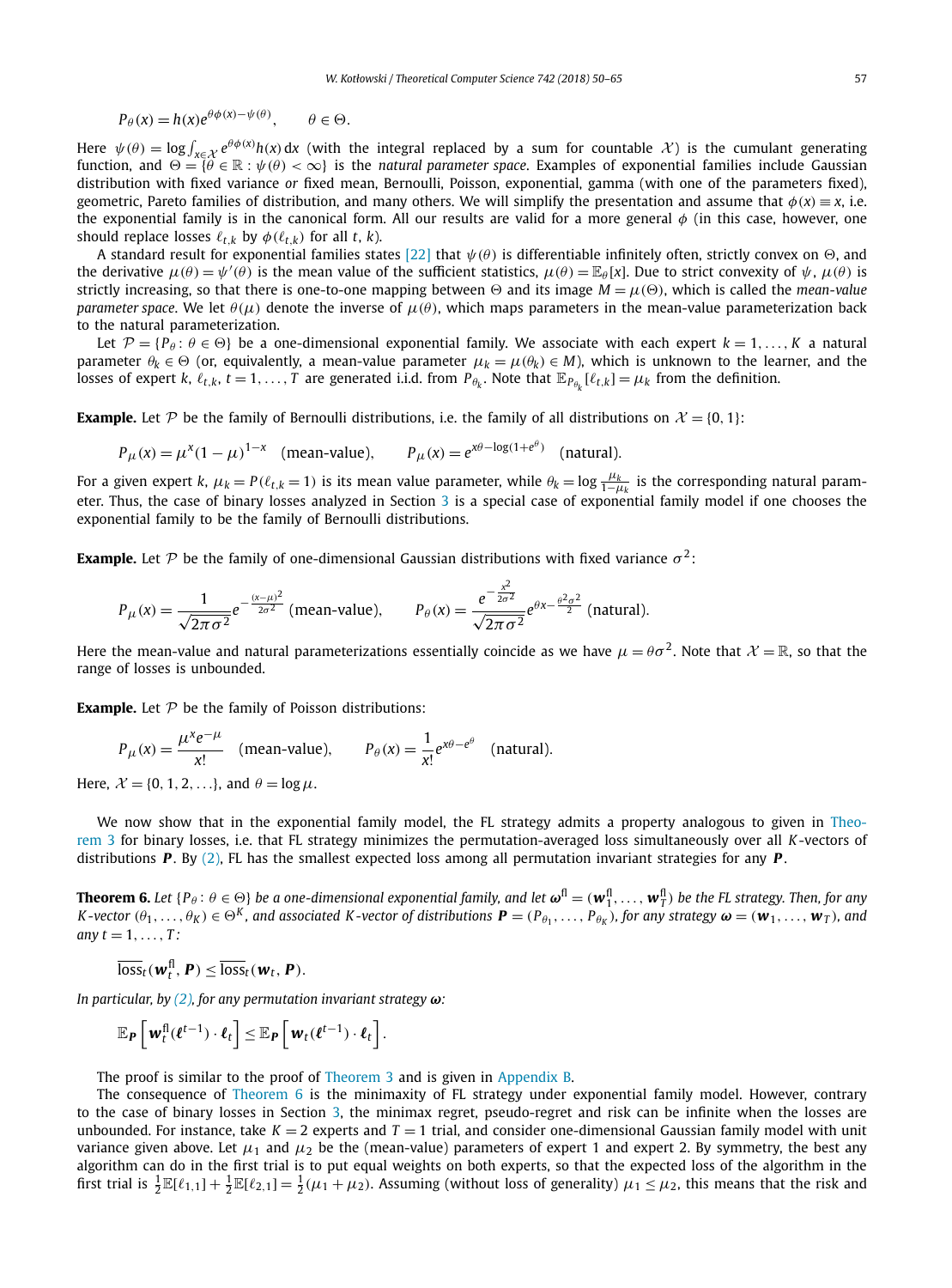<span id="page-8-0"></span>pseudo-regret are equal to  $\frac{1}{2}(\mu_1+\mu_2)-\mu_1=\frac{1}{2}(\mu_2-\mu_1)$ , while the regret is at least that amount. Making the difference  $\mu_2-\mu_1$  as large as we want, it follows that the minimax risk, pseudo-regret and regret can all be made arbitrarily large in just a single trial.

To exclude such cases, we restrict the parameters chosen by the adversary to lie in a subset of parameter space  $\Theta_0\subseteq\Theta$ , for which the minimax value is finite. For instance, in the Gaussian family model, we can choose  $\Theta_0 = \{\theta : |\theta| \leq B\}$  for some  $B > 0$ , which would imply the boundedness of the distribution mean. While in principle we let the algorithm know  $\Theta_0$  in advance, the theorem below shows that the minimax strategy is the FL strategy, which does not make use of such knowledge at all.

**Corollary 7.** Let  $\mathcal{P} = \{P_\theta : \theta \in \Theta_0\}$  be a one-dimensional exponential family with its natural parameter space restricted to a non $e$ mpty subset of  $\Theta$ ,  $\Theta_0$   $\subseteq$   $\Theta$ , for which the minimax value is finite:

$$
R^* := \inf_{\boldsymbol{\omega}} \sup_{\boldsymbol{P} \in \mathcal{P}^K} R(\boldsymbol{\omega}, \boldsymbol{P}) < \infty,
$$

where R is the expected regret, pseudo-regret, or excess risk. Let  $\pmb{\omega}^{\rm fl}=(\pmb{w}_1^{\rm fl},\ldots,\pmb{w}_T^{\rm fl})$  be the FL strategy. Then, for any  $(\theta_1,\ldots,\theta_K)\in$  $\Theta_0^K$  and associated  $\bm{P}=(P_{\theta_1},\ldots,P_{\theta_K})$ , and any permutation invariant strategy  $\bm{\omega}$ :

$$
R(\boldsymbol{\omega}^{\text{fl}},\boldsymbol{P})\leq R(\boldsymbol{\omega},\boldsymbol{P}),
$$

*which implies:*

$$
\sup_{\mathbf{P}\in\mathcal{P}^K}R(\boldsymbol{\omega}^{\mathrm{fl}},\mathbf{P})=R^*.
$$

**Proof.** The first statement follows from the second part of [Theorem 6,](#page-7-0) and the fact that the "loss of the best expert" part on each side of inequality is the same.

The second statement immediately follows from the first statement and [Theorem 2.](#page-4-0)  $\Box$ 

#### **5. Losses in a bounded interval**

In this section, we consider the case  $\mathcal{X} = [0, 1]$  of bounded loss vectors, and we let P be the set of *all* distributions on [0*,* 1] (with some straightforward changes, our analysis actually applies to any bounded interval [*a, b*], but we keep [0*,* 1] range for the sake of simplicity). We give a modification of FL strategy and prove its minimaxity. We later justify the modification by arguing that the plain FL strategy is not minimax for this setup.

We remark that Corollary 7 from previous section, which states the minimaxity of FL for exponential family model, does not contradict the suboptimality of FL shown below. This is because the exponential family model *does not* cover the setup considered here, as the set of all distributions on [0*,* 1] does not form an exponential family. Thus, in this section we are dealing with a more ambitious goal (although restricted to a bounded domain, as opposed to Section [4\)](#page-6-0) of competing against an adversary, whose experts can play with *any* distribution over  $X$ .

In what follows, we sometimes refer to losses in the range [0*,* 1] as *continuous losses*, as opposed to *binary losses* from {0*,* 1}.

#### *5.1. Binarized FL*

The modification of FL is based on the procedure we call *binarization*. A similar trick has already been used in [\[23\]](#page-15-0) to make Thompson Sampling work for non-binary rewards, and in  $[12]$  to deal with non-binary losses in a version of Follow the Perturbed Leader algorithm. We define a binarization of any loss value  $\ell_{t,k}$  ∈ [0, 1] as a Bernoulli random variable  $b_{t,k}$  which takes out value 1 with probability *t,<sup>k</sup>* and value 0 with probability 1−*t,k*. In other words, we replace each continuous loss  $\ell_{t,k}$  by a random binary outcome  $b_{t,k}$ , such that  $\mathbb{E}[b_{t,k}] = \ell_{t,k}$ . Note that if  $\ell_{t,k} \in \{0,1\}$ , then  $b_{t,k} = \ell_{t,k}$ , i.e. binarization has no effect on losses which are already binary. Let us also define  $\bm{b}_t = (b_{t,1},\ldots,b_{t,K})$ , where all *K* Bernoulli random variables  $b_{t,k}$  are independent. Similarly,  $b^t$  denotes a binary loss sequence  $b_1,\ldots,b_t$ , where the binarization procedure is applied independently (with a fresh set of Bernoulli variables) for each trial *t*. Now, given the loss sequence  $\ell^{t-1}$ , we define the *binarized FL* strategy *ω*bfl by:

$$
\mathbf{w}_t^{\text{bfl}}(\boldsymbol{\ell}^{t-1}) = \mathbb{E}_{\mathbf{b}^{t-1}}\left[\mathbf{w}_t^{\text{fl}}(\mathbf{b}^{t-1})\right],
$$

where *w*fl *<sup>t</sup> (bt*−<sup>1</sup>*)* is the standard FL strategy applied to binarized losses *<sup>b</sup>t*<sup>−</sup>1, and the expectation is over internal randomization of the algorithm (binarization variables). $<sup>4</sup>$ </sup>

<sup>4</sup> Instead of computing the expectation over binarization variables, one can simply draw these variables once and play with FL on such binarized losses. Due to linearity of the loss with respect to the weight vector, the expected performance of such strategy (with expectation with respect to internal randomization of the algorithm) is the same as that of binarized FL.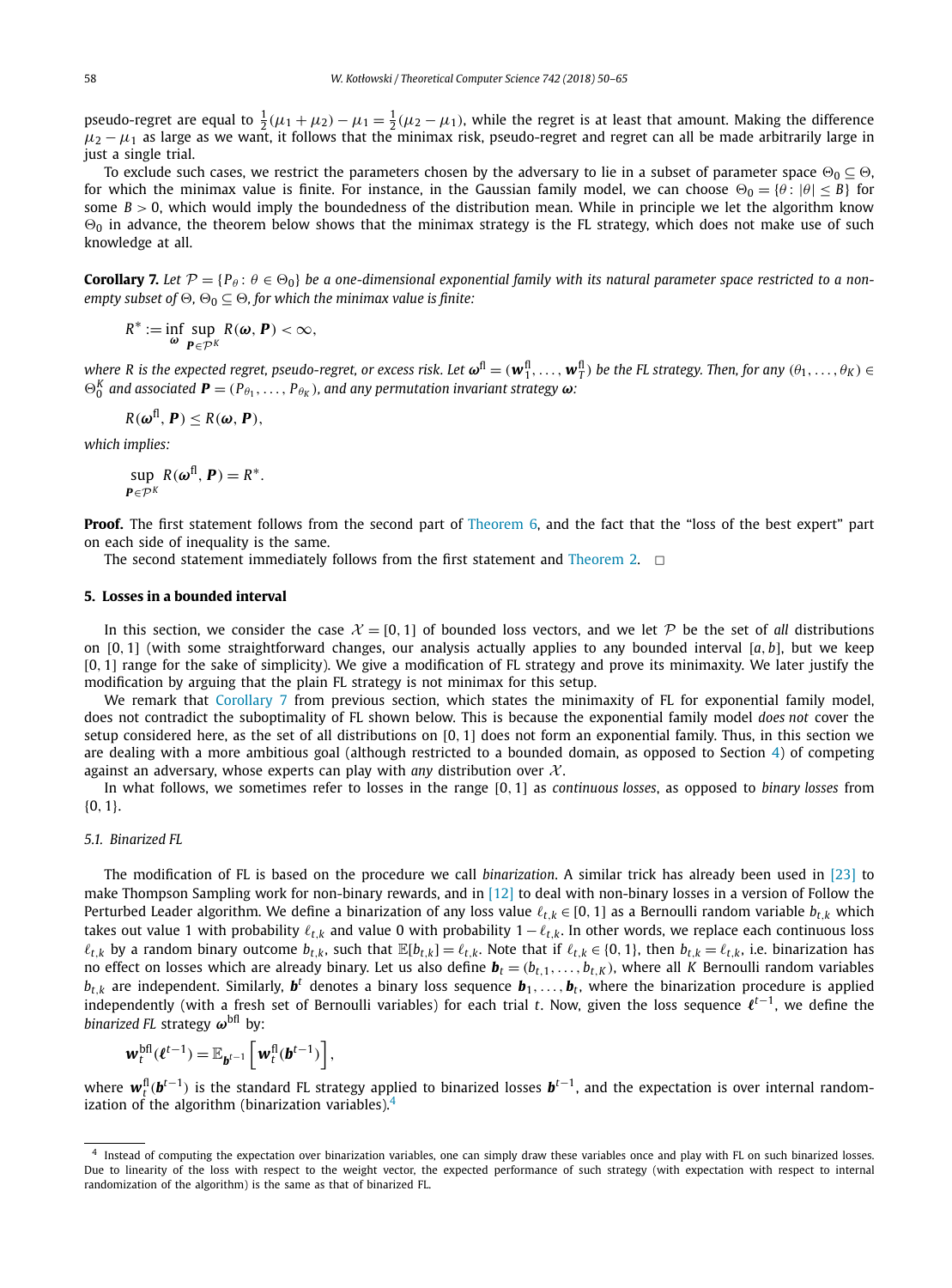<span id="page-9-0"></span>Note that if the set of distributions  $P$  has support only on {0, 1}, then  $w_t^{\text{bfl}} \equiv w_t^{\text{fl}}$ . On the other hand, these two strategies may differ significantly for non-binary losses. However, we will show that for any *K*-vector of distributions *P* (with support in [0, 1]),  $\bm{w}_t^{\rm bfl}$  will behave in the same way as  $\bm{w}_t^{\rm fl}$  would behave on some particular *K*-vector of distributions over binary losses. To this end, we introduce *binarization of a K*-vector of distributions **P**, defined as  $P^{\text{bin}} = (P_1^{\text{bin}}, \ldots, P_K^{\text{bin}})$ , where  $P_k^{\text{bin}}$  is a distribution with support {0*,* 1} such that:

$$
\mathbb{E}_{P_k^{\text{bin}}}[\ell_{t,k}] = P_k^{\text{bin}}(\ell_{t,k} = 1) = \mathbb{E}_{P_k}[\ell_{t,k}].
$$

In other words,  $P_k^{\rm bin}$  is a Bernoulli distribution which has the same expectation as the original distribution (over continuous losses) *Pk*.

**Lemma 8.** For any *K*-vector of distributions  $P = (P_1, \ldots, P_K)$  with support on  $\mathcal{X} = [0, 1]$ ,

$$
\mathbb{E}_{\ell^t \sim P} \left[ \boldsymbol{w}_t^{\text{bfl}}(\ell^{t-1}) \cdot \boldsymbol{\ell}_t \right] = \mathbb{E}_{\ell^t \sim P^{\text{bin}}} \left[ \boldsymbol{w}_t^{\text{fl}}(\ell^{t-1}) \cdot \boldsymbol{\ell}_t \right].
$$

**Proof.** Let  $\mu_k$  be the expectation of  $\ell_{t,k}$  according to either  $P_k$  or  $P_k^{\text{bin}}, \mu_k := \mathbb{E}_{P_k}[\ell_{t,k}] = \mathbb{E}_{P_k^{\text{bin}}}[\ell_{t,k}]$ . Since for any prediction strategy  $\bm{\omega},\,\bm{w}_t$  depends on  $\bm{\ell}^{t-1}$  and does not depend on  $\bm{\ell}_t,$  we have:

$$
\mathbb{E}_{\boldsymbol{P}}\left[\boldsymbol{w}_t^{\text{bfl}}\cdot\boldsymbol{\ell}_t\right] = \mathbb{E}_{\boldsymbol{P}}\left[\boldsymbol{w}_t^{\text{bfl}}\right]\cdot\mathbb{E}_{\boldsymbol{P}}\left[\boldsymbol{\ell}_t\right] = \mathbb{E}_{\boldsymbol{P}}\left[\boldsymbol{w}_t^{\text{bfl}}\right]\cdot\boldsymbol{\mu},
$$

where  $\mu = (p_1, \ldots, p_K)$ . Similarly,

$$
\mathbb{E}_{\boldsymbol{P}^{\text{bin}}} \left[ \boldsymbol{w}^{\text{fl}}_t \cdot \boldsymbol{\ell}_t \right] = \mathbb{E}_{\boldsymbol{P}^{\text{bin}}} \left[ \boldsymbol{w}^{\text{fl}}_t \right] \cdot \boldsymbol{\mu}.
$$

Hence, we only need to show that  $\mathbb{E}_{\bm P}\bigwedge^{\text{bfl}}=\mathbb{E}_{\bm P^{\text{bin}}}\bigwedge^{\text{fl}}\bigwedge^{\text{fl}}.$  This holds because  $\bm w^{\text{bfl}}_t$  "sees" only the binary outcomes resulting from the joint distribution of *P* and the distribution of binarization variables:

$$
\mathbb{E}_{\ell^{t-1}\sim P}\left[\mathbf{w}_t^{\text{bfl}}(\ell^{t-1})\right] = \mathbb{E}_{\ell^{t-1}\sim P, \boldsymbol{b}^{t-1}}\left[\mathbf{w}_t^{\text{fl}}(\boldsymbol{b}^{t-1})\right],
$$

and for any  $b_{t,k}$ , the probability (jointly over  $P_k$  and the binarization variables) of  $b_{t,k} = 1$  is the same as probability of  $\ell_{t,k} = 1$  over the distribution  $P_k^{\text{bin}}$ :

$$
P(b_{t,k} = 1) = \int_{[0,1]} P(b_{t,k} = 1 | \ell_{t,k}) P_k(\ell_{t,k}) d\ell_{t,k}
$$
  
= 
$$
\int_{[0,1]} \ell_{t,k} P_k(\ell_{t,k}) d\ell_{t,k} = \mu_k = P^{\text{bin}}(\ell_{t,k} = 1).
$$
 (5)

Hence,

$$
\mathbb{E}_{\ell^{t-1}\sim\mathbf{P},\mathbf{b}^{t-1}}\left[\mathbf{w}_t^{\text{fl}}(\mathbf{b}^{t-1})\right] = \mathbb{E}_{\ell^{t-1}\sim\mathbf{P}^{\text{bin}}}\left[\mathbf{w}_t^{\text{fl}}(\ell^{t-1})\right].\qquad \Box
$$

**Lemma 9.** For any *K*-vector of distributions  $P = (P_1, \ldots, P_K)$  with support on  $\mathcal{X} = [0, 1]$ *,* 

$$
R(\boldsymbol{\omega}^{\text{bfl}}, \boldsymbol{P}) \leq R(\boldsymbol{\omega}^{\text{fl}}, \boldsymbol{P}^{\text{bin}}),
$$

where R is either the expected regret, the pseudo-regret, or the excess risk (for pseudo-regret and excess risk, the lemma holds with *equality).*

**Proof.** Lemma 8 shows that the expected loss of *ω*bfl on *P* is the same as the expected loss of *ω*fl on *P*bin. Hence, to prove the inequality, we only need to consider the "loss of the best expert" part of each measure. For the pseudo-regret, and the expected regret, it directly follows from the definition of  $P^{\text{bin}}$  that for any t, k,  $\mathbb{E}_{P}[\ell_{t,k}] = \mathbb{E}_{P^{\text{bin}}}[\ell_{t,k}]$ , hence  $\min_{k} \mathbb{E}_{P}[\ell_{T,k}] =$  $\min_k \mathbb{E}_{\mathbf{p}^{bin}}[\ell_{T,k}]$ , and similarly,  $\min_k \mathbb{E}_{\mathbf{P}}[L_{T,k}] = \min_k \mathbb{E}_{\mathbf{p}^{bin}}[L_{T,k}]$ . Thus, for the pseudo-regret and the excess risk, the lemma actually holds with equality.

For the expected regret, we will show that  $\mathbb{E}_{\mathbf{P}}[\min_k L_{T,k}] \geq \mathbb{E}_{\mathbf{P}^{\text{bin}}}[ \min_k L_{T,k}]$ , which will finish the proof. Denoting  $B_{T,k}$  $\sum_{t=1}^{T} b_{t,k}$ , we have: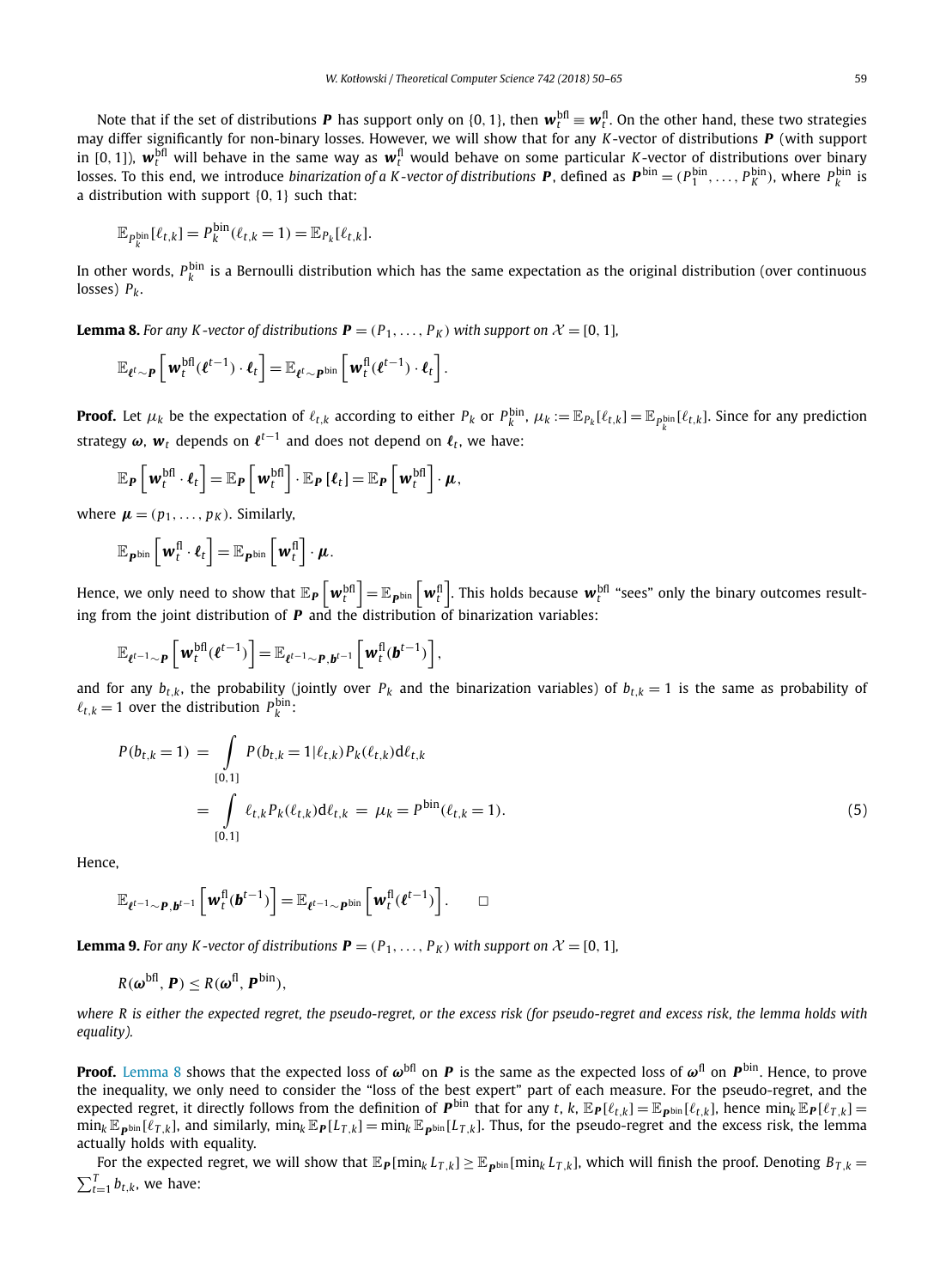$$
\mathbb{E}_{\ell^T \sim \mathbf{P}^{\text{bin}}}[ \min_{k} L_{T,k}] = \mathbb{E}_{\ell^T \sim \mathbf{P}, \mathbf{b}^T}[\min_{k} B_{T,k}]
$$
\n
$$
\leq \mathbb{E}_{\ell^T \sim \mathbf{P}} \left[ \min_{k} \mathbb{E}_{\mathbf{b}^T} [B_{T,k} | \ell^T] \right]
$$
\n
$$
= \mathbb{E}_{\ell^T \sim \mathbf{P}}[\min_{k} L_{T,k}],
$$

where the first equality is from the fact that for any  $b_{t,k}$ , the probability (jointly over  $P_k$  and the binarization variables) of  $b_{t,k} = 1$  is the same as probability of  $\ell_{t,k} = 1$  with respect to distribution  $P_k^{\text{bin}}$  (see [\(5\)](#page-9-0) in the proof of [Lemma 8\)](#page-9-0), while the inequality follows from Jensen's inequality applied to the concave function min( $\cdot$ ).  $\Box$ 

**Theorem 10.** Let  $\boldsymbol{\omega}^{\text{bfl}} = (\boldsymbol{w}_1^{\text{bfl}}, \dots, \boldsymbol{w}_T^{\text{bfl}})$  be the binarized FL strategy. Then:

$$
\sup_{\mathbf{P}} R(\boldsymbol{\omega}^{\text{bfl}}, \mathbf{P}) = \inf_{\boldsymbol{\omega}} \sup_{\mathbf{P}} R(\boldsymbol{\omega}, \mathbf{P}),
$$

where R is the expected regret, pseudo-regret, or excess risk, the supremum is over all K-vectors of distributions on  $[0, 1]$ , and the *infimum is over all prediction strategies.*

**Proof.** [Lemma](#page-9-0) 9 states that for any K-vector of distributions **P**,  $R(\boldsymbol{\omega}^{bfl}, P) \le R(\boldsymbol{\omega}^{fl}, P^{bin})$ . Furthermore, since  $\boldsymbol{\omega}^{bfl}$  is the same as  $\omega^{\text{fl}}$  when all the losses are binary,  $R(\omega^{\text{bl}}, P^{\text{bin}}) = R(\omega^{\text{fl}}, P^{\text{bin}})$ , and hence  $R(\omega^{\text{bl}}, P) \leq R(\omega^{\text{bl}}, P^{\text{bin}})$ , i.e. for every *P* over continuous losses, there is a corresponding *P*bin over binary losses which incurs at least the same regret/pseudoregret/risk to *ω*bfl. Therefore,

$$
\sup_{\boldsymbol{P} \text{ on }[0,1]} R(\boldsymbol{\omega}^{\text{bfl}}, \boldsymbol{P}) = \sup_{\boldsymbol{P} \text{ on }[0,1]} R(\boldsymbol{\omega}^{\text{bfl}}, \boldsymbol{P}) = \sup_{\boldsymbol{P} \text{ on }[0,1]} R(\boldsymbol{\omega}^{\text{fl}}, \boldsymbol{P}).
$$

By the second part of [Corollary 5,](#page-6-0) for any prediction strategy *ω*:

$$
\sup_{\boldsymbol{P} \text{ on } \{0,1\}} R(\boldsymbol{\omega}^{\text{fl}}, \boldsymbol{P}) \leq \sup_{\boldsymbol{P} \text{ on } \{0,1\}} R(\boldsymbol{\omega}, \boldsymbol{P}) \leq \sup_{\boldsymbol{P} \text{ on } [0,1]} R(\boldsymbol{\omega}, \boldsymbol{P}),
$$

which finishes the proof.  $\Box$ 

Theorem 10 states that the binarized FL strategy is the minimax prediction strategy when the losses are continuous on [0*,* 1]. Note that the same arguments would hold for any other loss range [*a, b*], where the binarization on losses would convert continuous losses to the binary losses with values in {*a, b*}.

#### *5.2. Vanilla FL is not minimax for continuous losses*

We introduced the binarization procedure to show that the resulting binarized FL strategy is minimax for continuous losses. So far, however, we did not exclude the possibility that the plain FL strategy (without binarization) could also be minimax in the continuous setup. In this section, we prove (by giving a counterexample) that this is not the case, so that the binarization procedure is justified. We will only consider excess risk for simplicity, but one can use similar arguments to show a counterexample for the expected regret and the pseudo-regret as well.

The counterexample proceeds by choosing the simplest non-trivial setup of  $K = 2$  experts and  $T = 2$  trials. We will first consider the case of binary losses and determine the minimax excess risk. Take two distributions *P*1, *P*<sup>2</sup> on binary losses and denote  $\mu_1 = P_1(\ell_{t,1} = 1)$  and  $\mu_2 = P_2(\ell_{t,2} = 1)$ , assuming (without loss of generality) that  $\mu_1 \leq \mu_2$ . The excess risk of the FL strategy (its expected loss in the second trial minus the expected loss of the first expert) is given by:

$$
P(\ell_{1,1}=0,\ell_{1,2}=1)\mu_1 + P(\ell_{1,2}=0,\ell_{1,1}=1)\mu_2 + P(\ell_{1,1}=\ell_{1,2})\frac{\mu_1 + \mu_2}{2} - \mu_1,
$$

which can be rewritten as:

$$
\underbrace{\mu_2(1-\mu_1)\mu_1 + \mu_1(1-\mu_2)\mu_2}_{=2\mu_1\mu_2 - \mu_1\mu_2(\mu_1+\mu_2)} + \underbrace{\left(\mu_1\mu_2 + (1-\mu_1)(1-\mu_2)\right)\frac{\mu_1 + \mu_2}{2}}_{=\mu_1\mu_2(\mu_1+\mu_2) - (\mu_1+\mu_2)^2 + \frac{\mu_1+\mu_2}{2}} - \mu_1 = \frac{\mu_2 - \mu_1}{2} - \frac{(\mu_2 - \mu_1)^2}{2}.
$$

Denoting  $\delta = \mu_2 - \mu_1$ , the excess risk can be concisely written as  $\frac{\delta}{2} - \frac{\delta^2}{2}$ . Maximizing over  $\delta$  gives  $\delta^* = \frac{1}{2}$  and hence the *maximum risk of FL on binary losses is equal to*  $\frac{1}{8}$ .

Now, the crucial point to note is that *this is also the minimax risk on continuous losses*. This follows because the binarized FL strategy (which is the minimax strategy on continuous losses) achieves the maximum risk on binary losses (for which it is equivalent to the FL strategy), as follows from the proof of Theorem 10. What remains to be shown is that there exist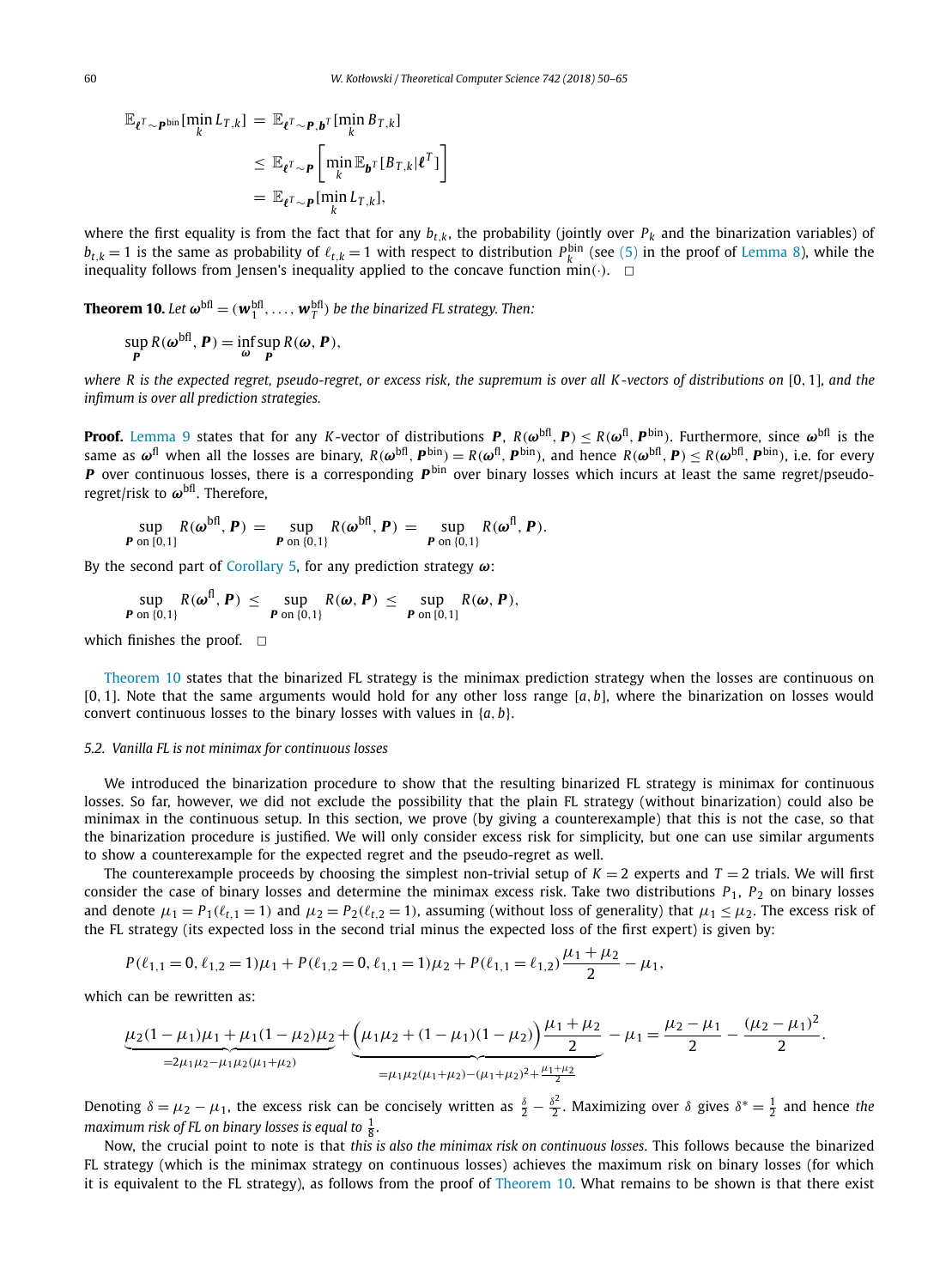<span id="page-11-0"></span>distributions  $P_1$ ,  $P_2$  on continuous losses which force FL to suffer more excess risk than  $\frac{1}{8}$ . We take  $P_1$  with support on two points  $\{\epsilon, 1\}$ , where  $\epsilon$  is a very small positive number, and  $p_1 = P_1(\ell_{t,1} = 1)$ . Note that  $\mu_1 := \mathbb{E}[\ell_{t,1}] = p_1 + \epsilon(1-p_1)$ .  $P_2$  has support on  $\{0, 1-\epsilon\}$ , and let  $p_2 = P_2(\ell_{t,2} = 1-\epsilon)$ , which means that  $\mu_2 := \mathbb{E}[\ell_{t,2}] = p_2(1-\epsilon)$ . We also assume  $\mu_1 < \mu_2$ i.e. expert 1 is the "better" expert, which translates to  $p_1 + \epsilon(1 - p_1) < p_2(1 - \epsilon)$ . The main idea in this counterexample is that by using  $\epsilon$  values, all "ties" are resolved in favor of expert 2, which makes the FL algorithm suffer more loss. More precisely, this risk of FL is now given by:

$$
p_2(1-p_1)p_1 + p_1(1-p_2)p_2 + \underbrace{(p_1p_2 + (1-p_1)(1-p_2))p_2 - p_1 + O(\epsilon)}_{\text{ties}}.
$$

Choosing, e.g.  $p_1 = 0$  and  $p_2 = 0.5$ , gives  $\frac{1}{4} + O(\epsilon)$  excess risk, which is more than  $\frac{1}{8}$ , given that we take  $\epsilon$  sufficiently small.

#### **6. Dependent experts**

All setups discussed so far concern distributions over loss vectors which are i.i.d. between trials, but also i.i.d. between experts. From the practical point of view, it is clearly interesting to look at the case in which the adversary can choose any joint distribution over loss vectors (still i.i.d. between trials, but not necessarily i.i.d. between experts). Unfortunately, this case seems to be notoriously hard to approach, even in the binary loss case, and all our methods based on permutation invariance fail. Furthermore, we managed to find a numerical counterexample which shows that for binary losses  $\bm{\ell}_t$   $\in$  ${0, 1}^K$ ,  $K = 3$  experts and  $T = 3$  trials, the FL strategy is not minimax in terms of the expected regret.<sup>5</sup> This suggests that, similarly to the case of Section [5,](#page-8-0) at least some modification to FL is required.

In this section we present the simplest variant of dependent expert case, where all loss vectors are *unit* in the sense that  $\ell_t = e_k$  for some  $k = 1, \ldots, K$  (only a single expert gets loss at a time). In other words, losses follow a multinomial distribution over *K* outcomes, which is clearly not i.i.d. between experts. Since now we consider a single joint (multinomial) distributions over loss vectors, we let P denote such distribution, with  $p_k := P(\ell_t = \bm{e}_k)$ . The set of all multinomial distributions over *K* outcomes is denoted by P. As P is closed under taking permutations over experts, one can easily show that all properties of permutation-invariant strategies proved in Section [2.2](#page-3-0) also hold in this setup.

We now show that in the multinomial setting, the FL strategy retains the minimax properties analogous to those given in [Theorem 3](#page-5-0) and [Theorem 6.](#page-7-0)

**Theorem 11.** Let P be the family of multinomial distributions, and let  $\omega^{\text{fl}}$  be the FL strategy. Then, for any  $P \in \mathcal{P}$ , any strategy  $\omega$ , and  $anv t = 1, \ldots, T$ :

$$
\overline{\text{loss}}_t(\boldsymbol{w}_t^{\text{fl}}, P) \leq \overline{\text{loss}}_t(\boldsymbol{w}_t, P).
$$

*In particular, by [\(2\),](#page-5-0) for any permutation invariant strategy ω:*

$$
\mathbb{E}_{P}\left[\mathbf{w}_{t}^{\text{fl}}(\boldsymbol{\ell}^{t-1})\cdot\boldsymbol{\ell}_{t}\right]\leq\mathbb{E}_{P}\left[\mathbf{w}_{t}(\boldsymbol{\ell}^{t-1})\cdot\boldsymbol{\ell}_{t}\right].
$$

The proof is given in [Appendix C.](#page-14-0) As in the case of binary and exponential family models, the consequence is:

**Corollary 12.** Let P be the family of multinomial distributions over K, and let  $\omega^{\text{fl}}$  be the FL strategy. Then, for any P  $\in$  P, and any *permutation invariant strategy ω:*

$$
R(\boldsymbol{\omega}^{\rm fl},P)\leq R(\boldsymbol{\omega},P),
$$

*where R is the expected regret, pseudo-regret, or excess risk. This implies:*

sup *<sup>P</sup>*∈P  $R(\boldsymbol{\omega}^{\text{fl}}, P) = \inf_{\boldsymbol{\omega}} \sup_{P \in \mathcal{P}}$ *R(ω, P).*

<sup>5</sup> The counterexample is based on numerical maximization of the expected regret over all distributions on 8 loss vectors *(*0*,* 0*,* 0*),(*0*,* 0*,* 1*),(*0*,* 1*,* 0*),...*, where we found out that a slight modification of FL strategy gives a better worst-case expected regret: in trial  $t = 3$ , after seeing two loss vectors  $(0, 0, 1)$ and *(*1*,* 1*,* 0*)* (or any expert-permutation thereof), put 2*/*3 weight on expert 3 and 1*/*6 weight on experts 1 and 2 (FL would put equal weight 1*/*3 on all experts). This decreases worst-case expected regret from 0*.*91956 (FL regret) to 0*.*91667.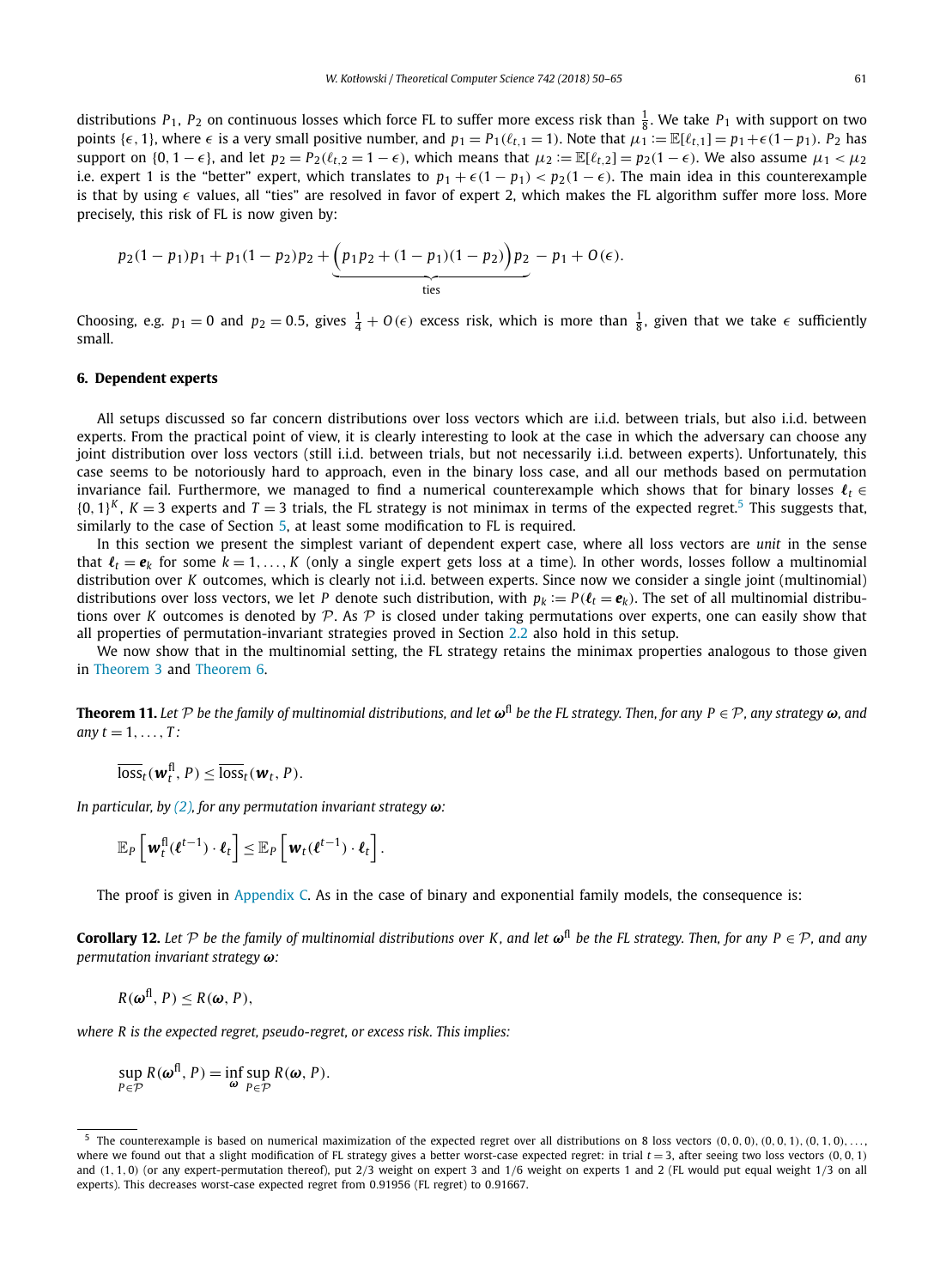#### <span id="page-12-0"></span>**7. Conclusions and open problem**

In this paper, we determined the minimax strategy for the stochastic setting of prediction with expert advice in which each expert generates its losses i.i.d. according to some distribution. Interestingly, the minimaxity is achieved by a single strategy, simultaneously for three considered performance measures: the expected regret, the pseudo-regret, and the excess risk. We showed that when the losses are binary, the Follow the Leader algorithm is the minimax strategy for this game, and furthermore, it also has the smallest expected regret, pseudo-regret, and excess risk among all permutation invariant prediction strategies for *every* distribution over the binary losses simultaneously, even among (permutation invariant) strategies which know the distributions of the losses. These minimax properties of FL also generalize to the case in which each expert generates its losses from a distribution belonging to a one-dimensional exponential family (of which the case of binary losses is a special case), as well as in a simple setup of dependent experts, where the loss vectors follow multinomial distribution, i.e. only a single expert gets loss in a given trial.

We also showed that the FL strategy becomes suboptimal in the case of losses in the range [0*,* 1], in which each expert generates losses from an arbitrary distribution over [0*,* 1]. However, by applying "binarization trick" to the losses, and using FL on the binarized sequence (which results in the *binarized FL* strategy), we obtain the minimax strategy in this setup.

**Open problems.** Using the notion of permutation invariance, we proved the optimality of the FL strategy for losses generated from an exponential family (which includes binary losses) independently over experts, and for loss vectors generated jointly from a multinomial distribution. The common property in all these cases is that the past cumulative losses of experts form a *sufficient statistic* [\[13,14\],](#page-15-0) i.e. the cumulative losses capture all the information about the expert distributions. We would like to know whether the minimaxity of FL ever holds beyond this setup.

This paper concerns distributions over loss vectors which are i.i.d. between trials and i.i.d. between experts (except for a simple multinomial model where only one expert gets loss at a time). It would be interesting to determine the minimax strategy in a more general setting, when the adversary can choose any joint distribution over loss vectors in  $[0, 1]^K$ , or at least in {0*,* 1}*<sup>K</sup>* (still i.i.d. between trials, but not necessarily i.i.d. between experts). While our computational experiment mentioned in Section [6](#page-11-0) suggests that vanilla FL is not optimal in this setting, it remains open whether an appropriate modification of FL (analogous to the binarized FL strategy) could reduce the problem to a simpler problem of independent binary losses or multinomial loss vectors, and thus give the minimax strategy. Finally, even more ambitious open problem would be to find a generic minimax strategy (if exists) for the case of joint distributions over loss vectors from a general compact set  $\mathcal{X} \subset \mathbb{R}^K$ .

#### **Appendix A. Proof of [Lemma 4](#page-5-0)**

**Lemma 4.** For any real numbers  $x_1, \ldots, x_K, y_1, \ldots, y_K$ , and any monotonically increasing function f, the expression:

$$
h(k) = \sum_{\sigma \in S_K} e^{\sum_{j=1}^K x_j f(y_{\sigma(j)})} y_{\sigma(k)}
$$

*is minimized by any*  $k$ <sup>∗</sup> ∈ argmin<sub>*i*=1,*...*,*K x*<sub>*j*</sub>.</sub>

**Proof.** We proceed by induction on *K*. Take *K* = 2 and choose any  $k^* \in \text{argmin}_{i=1,2} x_i$ . Without loss of generality assume  $k^* = 1$ , so that  $x_1 \le x_2$ . We need to show that  $h(1) \le h(2)$ , which for  $K = 2$  amounts to show that:

$$
e^{x_1 f(y_1) + x_2 f(x_2)} y_1 + e^{x_1 f(y_2) + x_2 f(y_1)} y_2 \le e^{x_1 f(y_1) + x_2 f(y_2)} y_2 + e^{x_1 f(y_2) + x_2 f(y_1)} y_1,
$$

or, after rearranging the terms, that:

$$
\left(e^{x_1f(y_1)+x_2f(y_2)}-e^{x_1f(y_2)+x_2f(y_1)}\right)(y_1-y_2)\leq 0.
$$
\n(A.1)

If  $y_1 = y_2$ , (A.1) holds trivially. For  $y_1 > y_2$ , we have  $f(y_1) \ge f(y_2)$  (due to monotonicity of f), and hence:

$$
(x_1f(y_1) + x_2f(y_2)) - (x_1f(y_2) + x_2f(y_1)) = (x_1 - x_2)(f(y_1) - f(y_2)) \le 0,
$$

because  $x_1 \le x_2$ . This implies  $e^{x_1f(y_1)+x_2f(y_2)} \le e^{x_1f(y_2)+x_2f(y_1)}$ , and (A.1) follows. Finally, when  $y_1 < y_2$ , we have  $f(y_1) \le$  $f(y_2)$ , and by similar arguments  $e^{x_1f(y_1)+x_2f(y_2)} \geq e^{x_1f(y_2)+x_2f(y_1)}$ , which gives (A.1). This finishes the proof of the base case  $K = 2.$ 

Now, choose any  $K \ge 3$ . Take any  $k^* \in \text{argmin}_{i=1,...,K} x_i$ , and any other  $k \ne k^*$ . We will show that  $h(k^*) \le h(k)$  which suffices to prove the lemma. Without loss of generality assume that  $k^* \neq K$  and  $k \neq K$  (it is always possible to rearrange indices this way, as  $K > 3$ ). We expand the sum over permutations in the definition of  $h(k^*)$  with respect to the value of *σ(K)*: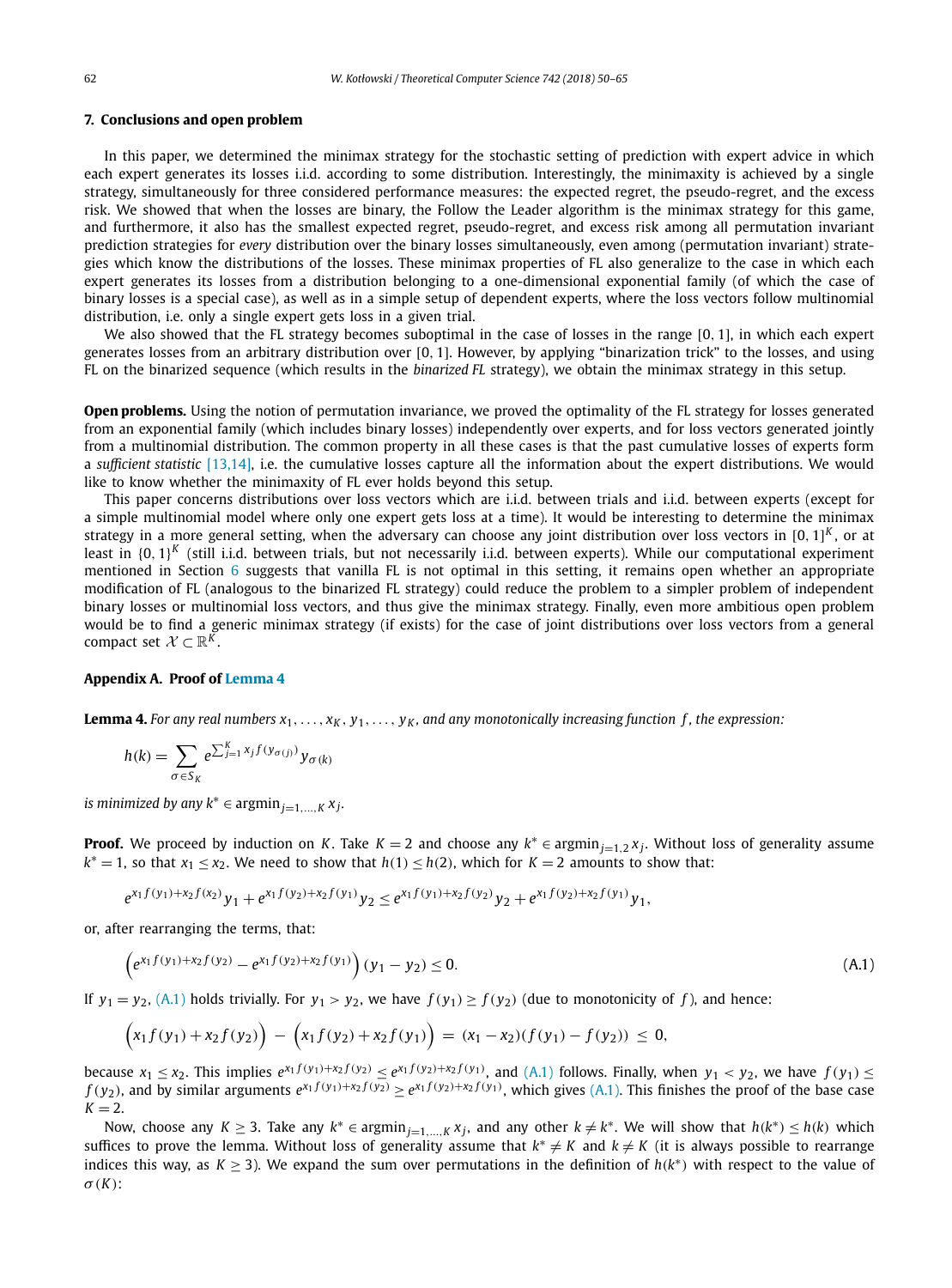<span id="page-13-0"></span>
$$
h(k^*) = \sum_{s=1}^k \sum_{\sigma : \sigma(K)=s} e^{\sum_{j=1}^K x_j f(y_{\sigma(j)})} y_{\sigma(k^*)}
$$
  
= 
$$
\sum_{s=1}^K e^{x_K f(y_s)} \sum_{\sigma : \sigma(K)=s} e^{\sum_{j=1}^{K-1} x_j f(y_{\sigma(j)})} y_{\sigma(k^*)}.
$$
 (A.2)

Fix *s* and define  $K - 1$  real numbers  $y'_1, \ldots, y'_{K-1}$  by:

*K*

$$
y'_1 = y_1
$$
, ...,  $y'_{s-1} = y_{s-1}$ ,  $y'_s = y_{s+1}$ , ...,  $y'_{K-1} = y_K$ .

Note that:

$$
\sum_{\sigma \,:\,\sigma(K)=s} e^{\sum_{j=1}^{K-1} x_j f(y_{\sigma(j)})} y_{\sigma(k^*)} = \sum_{\sigma \in S_{K-1}} e^{\sum_{j=1}^{K-1} x_j f(y'_{\sigma(j)})} y'_{\sigma(k^*)}.
$$
\n(A.3)

Now, by inductive assumption we invoke the lemma for  $2(K-1)$  real numbers  $x_1, \ldots, x_{K-1}, y'_1, \ldots, y'_{K-1}$  to conclude that:

$$
\sum_{\sigma \in S_{K-1}} e^{\sum_{j=1}^{K-1} x_j f(y'_{\sigma(j)})} y'_{\sigma(k^*)} \leq \sum_{\sigma \in S_{K-1}} e^{\sum_{j=1}^{K-1} x_j f(y'_{\sigma(j)})} y'_{\sigma(k)},
$$

where we used the fact that  $k, k^* \le K - 1$ , and that  $k^* = \arg\min_{i=1,\dots,K-1} x_i$ . By (A.3), it implies that:

$$
\sum_{\sigma\colon \sigma(K)=s}e^{\sum_{j=1}^{K-1}x_jf(y_{\sigma(j)})}y_{\sigma(k^*)}\leq \sum_{\sigma\colon \sigma(K)=s}e^{\sum_{j=1}^{K-1}x_jf(y_{\sigma(j)})}y_{\sigma(k)}.
$$

Since *s* was arbitrary, we bounded each term in the sum over *s* in (A.2), and thus  $h(k^*) \leq h(k)$ , which finishes the proof.  $\Box$ 

### **Appendix B. Proof of [Theorem 6](#page-7-0)**

**Theorem 6.** Let  $\{P_\theta: \theta \in \Theta\}$  be a one-dimensional exponential family, and let  $\bm{\omega}^{\rm fl}=(\bm{\mathsf{w}}_1^{\rm fl},\dots,\bm{\mathsf{w}}_T^{\rm fl})$  be the FL strategy. Then, for any K-vector  $(\theta_1,\ldots,\theta_K)\in\Theta^K$ , and associated K-vector of distributions  $\bm P=(P_{\theta_1},\ldots,P_{\theta_K})$ , for any strategy  $\bm\omega=(\bm w_1,\ldots,\bm w_T)$ , and *any*  $t = 1, ..., T$ :

$$
\overline{\text{loss}}_t(\boldsymbol{w}_t^{\text{fl}},\boldsymbol{P}) \leq \overline{\text{loss}}_t(\boldsymbol{w}_t,\boldsymbol{P}).
$$

*In particular, by [\(2\),](#page-5-0) for any permutation invariant strategy ω:*

$$
\mathbb{E}_{\boldsymbol{P}}\left[\boldsymbol{w}_t^{\text{fl}}(\boldsymbol{\ell}^{t-1})\cdot\boldsymbol{\ell}_t\right] \leq \mathbb{E}_{\boldsymbol{P}}\left[\boldsymbol{w}_t(\boldsymbol{\ell}^{t-1})\cdot\boldsymbol{\ell}_t\right].
$$

**Proof.** First note that the joint probability of observing loss sequence  $\boldsymbol{\ell}^t$  is given by,

$$
P(\ell^t) = \prod_{k=1}^K \prod_{q=1}^t h(\ell_{k,q}) e^{\theta_k \ell_{k,q} - \psi(\theta_k)} = h(\ell^t) e^{\sum_{k=1}^K \theta_k L_{t,k} - t \psi(\theta_k)},
$$

where we abbreviate  $h(\boldsymbol{\ell}^t) = \prod_{k=1}^K \prod_{q=1}^t h(\ell_{k,q}).$  We have:

$$
\overline{\text{loss}}_t(\boldsymbol{w}_t, \boldsymbol{P}) = \frac{1}{K!} \sum_{\sigma} \mathbb{E}_{\sigma(\boldsymbol{P})} \left[ \boldsymbol{w}_t(\boldsymbol{\ell}^{t-1}) \cdot \boldsymbol{\ell}_t \right]
$$
\n
$$
= \frac{1}{K!} \sum_{\sigma} \mathbb{E}_{\sigma(\boldsymbol{P})} \left[ \boldsymbol{w}_t(\boldsymbol{\ell}^{t-1}) \right] \cdot \mathbb{E}_{\sigma(\boldsymbol{P})} [\boldsymbol{\ell}_t]
$$
\n
$$
= \frac{1}{K!} \sum_{\sigma} \int h(\boldsymbol{\ell}^{t-1}) e^{\sum_k \theta_{\sigma(k)} L_{t-1,k} - (t-1) \psi(\theta_{\sigma(k)})} \left( \sum_{k=1}^K w_{t,k}(\boldsymbol{\ell}^{t-1}) \mu_{\sigma(k)} \right) d\boldsymbol{\ell}^{t-1}
$$
\n
$$
= \frac{1}{K!} \int h(\boldsymbol{\ell}^{t-1}) e^{-(t-1) \sum_k \psi(\theta_k)} \sum_{k=1}^K w_{t,k}(\boldsymbol{\ell}^{t-1}) \left( \sum_{\sigma} e^{\sum_k \theta_{\sigma(k)} L_{t-1,k}} \mu_{\sigma(k)} \right) d\boldsymbol{\ell}^{t-1}.
$$
\n
$$
=: \overline{\text{loss}}_t(\boldsymbol{w}_t, \boldsymbol{P} |\boldsymbol{\ell}^{t-1})}
$$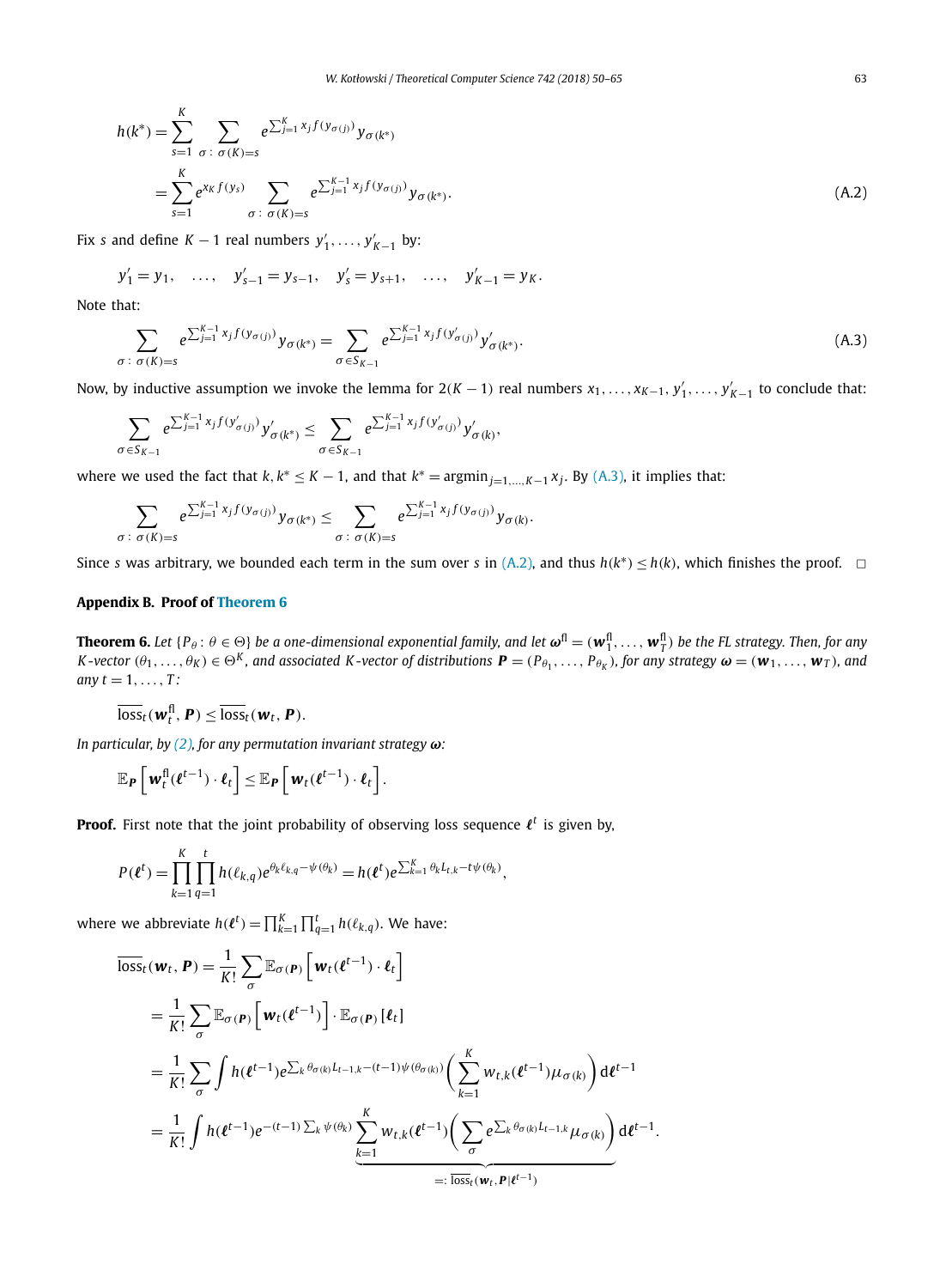<span id="page-14-0"></span>We now fix  $\bm{\ell}^{t-1}$  and consider the term  $\overline{{\rm loss}}_t({\bm w}_t,{\bm P}|\bm{\ell}^{t-1}).$  To finish the proof, it suffices to show that for any  ${\bm P}$ , and any  $\bm{\ell}^{t-1}$ ,  $\overline{\text{loss}}_t(\bm{w}_t,\bm{P}|\bm{\ell}^{t-1})$  is minimized by setting  $\bm{w}_t=\bm{e}_{k^*}$  for any  $k^*\in\text{argmin}_j L_{t-1,j}.$  Indeed, this implies that  $\overline{\text{loss}}_t(\bm{w}_t,\bm{P}|\bm{\ell}^{t-1})$ is also minimized by the FL strategy  $w_t^{\text{fl}}$ , which distributes its mass uniformly over all leaders, and since  $w_t^{\text{fl}}$  minimizes  $\overline{{\rm loss}}_t({\bm{w}}_t,{\bm{P}}|{\bm{\ell}}^{t-1})$  for all  ${\bm{\ell}}^{t-1}$ , it also minimizes  $\overline{{\rm loss}}_t({\bm{w}}_t,{\bm{P}})$ . As  $\overline{{\rm loss}}_t({\bm{w}}_t,{\bm{P}}|{\bm{\ell}}^{t-1})$  is linear in  ${\bm{w}}_t$ , it suffices to only check  $\bm{w}_t=\bm{e}_k$ ,  $k=1,\ldots,K$ , i.e. to show that for any  $k^*\in \mathop{\rm argmin}_j L_{t-1,j}$  and any  $k=1,\ldots,K$ ,  $\overline{\text{loss}}_t(\bm{e}_{k^*},\bm{P}|\bm{\ell}^{t-1})\leq \overline{\text{loss}}_t(\bm{e}_k,\bm{P}|\bm{\ell}^{t-1}).$ But since:

$$
\overline{\text{loss}}_t(\boldsymbol{e}_k, \boldsymbol{P}|\boldsymbol{\ell}^{t-1}) = \sum_{\sigma} e^{\sum_{j=1}^K \theta_{\sigma(j)} L_{t-1,j}} \mu_{\sigma(k)},
$$

this immediately follows from [Lemma 4](#page-5-0) with  $x_j = L_{t-1,j}$ ,  $y_j = \mu_j$  and  $f(\mu) = \theta(\mu)$ , which is monotonically increasing. This finishes the proof.  $\Box$ 

#### **Appendix C. Proof of [Theorem 11](#page-11-0)**

**Theorem 11.** Let P be the family of multinomial distributions, and let  $\omega^{\text{fl}}$  be the FL strategy. Then, for any P  $\in \mathcal{P}$ , any strategy  $\omega$ , and  $any \t t = 1, ..., T$ :

$$
\overline{\text{loss}}_t(\boldsymbol{w}_t^{\text{fl}}, P) \leq \overline{\text{loss}}_t(\boldsymbol{w}_t, P).
$$

*In particular, by [\(2\),](#page-5-0) for any permutation invariant strategy ω:*

$$
\mathbb{E}_{P}\left[\mathbf{w}_{t}^{\mathrm{fl}}(\boldsymbol{\ell}^{t-1})\cdot\boldsymbol{\ell}_{t}\right]\leq\mathbb{E}_{P}\left[\mathbf{w}_{t}(\boldsymbol{\ell}^{t-1})\cdot\boldsymbol{\ell}_{t}\right].
$$

**Proof.** Denote  $p_k := P(\ell_t = \boldsymbol{e}_k)$ , so that  $\mathbb{E}_P[\ell_{t,k}] = p_k$ . We have:

$$
\overline{\text{loss}}_t(\boldsymbol{w}_t, P) = \frac{1}{K!} \sum_{\sigma} \mathbb{E}_{\sigma(P)} \left[ \boldsymbol{w}_t(\boldsymbol{\ell}^{t-1}) \cdot \boldsymbol{\ell}_t \right]
$$
\n
$$
= \frac{1}{K!} \sum_{\sigma} \mathbb{E}_{\sigma(P)} \left[ \boldsymbol{w}_t(\boldsymbol{\ell}^{t-1}) \right] \cdot \mathbb{E}_{\sigma(P)} [\boldsymbol{\ell}_t]
$$
\n
$$
= \frac{1}{K!} \sum_{\sigma} \sum_{\boldsymbol{\ell}^{t-1}} \left( \prod_{k=1}^K p_{\sigma(k)}^{L_{t-1,k}} \right) \left( \sum_{k=1}^K w_{t,k}(\boldsymbol{\ell}^{t-1}) p_{\sigma(k)} \right)
$$
\n
$$
= \frac{1}{K!} \sum_{\boldsymbol{\ell}^{t-1}} \sum_{\boldsymbol{\ell}^{t-1}}^K w_{t,k}(\boldsymbol{\ell}^{t-1}) \left( \sum_{\sigma} \prod_{j=1}^K p_{\sigma(j)}^{L_{t-1,j}} p_{\sigma(k)} \right)
$$
\n
$$
=:\overline{\text{loss}}_t(\boldsymbol{w}_t, P | \boldsymbol{\ell}^{t-1})
$$

As in the proof of [Theorem 3](#page-5-0) and [Theorem 6,](#page-7-0) it suffices to show that  $\overline{loss}_t(\mathbf{e}_k, P | \ell^{t-1}) = \sum_{\sigma} \prod_{j=1}^K p_{\sigma(j)}^{L_{t-1,j}} p_{\sigma(k)}$  is minimized for  $k^* = \argmin_j L_{t-1,j}$ . If  $p_j \neq 0$  for all *j*, this can be done by transforming:

$$
\overline{\text{loss}}_t(\boldsymbol{e}_k, P | \boldsymbol{\ell}^{t-1}) = \sum_{\sigma} e^{\sum_{j=1}^K L_{t-1,j} \log p_{\sigma(j)}} p_{\sigma(k)},
$$

and invoking [Lemma 4](#page-5-0) with  $x_j = L_{t-1,j}$ ,  $y_j = p_j$  and  $f(x) = \log x$ , which is monotonically increasing. Since the theorem holds for  $p_j = \epsilon$  with arbitrarily small  $\epsilon$ , it must also hold for  $p_j = 0$  by taking the limit  $\epsilon \to 0$  and using the continuity of  $\overline{\text{loss}}_t(\textbf{\textit{w}}_t, P | \boldsymbol{\ell}^{t-1})$ .  $\Box$ 

#### **References**

- [1] W. Kotłowski, On minimaxity of follow the leader strategy in the stochastic setting, in: Proceeding of the [27th International](http://refhub.elsevier.com/S0304-3975(17)30925-8/bib4B6F746C6F77736B695F414C5432303136s1) Conference on Algorithmic Learning Theory (ALT '16), in: Lecture Notes in Artificial Intelligence, vol. 9925, [Springer-Verlag,](http://refhub.elsevier.com/S0304-3975(17)30925-8/bib4B6F746C6F77736B695F414C5432303136s1) 2016, pp. 261–275.
- [2] N. [Cesa-Bianchi,](http://refhub.elsevier.com/S0304-3975(17)30925-8/bib657870657274616476696365s1) Y. Freund, D. Haussler, D.P. Helmbold, R.E. Schapire, M.K. Warmuth, How to use expert advice, J. ACM 44 (3) (1997) 427–485.
- [3] N. [Cesa-Bianchi,](http://refhub.elsevier.com/S0304-3975(17)30925-8/bib436573614269616E6368694C75676F736932303036s1) G. Lugosi, Prediction, Learning, and Games, Cambridge University Press, 2006.
- [4] V. Vovk, A game of [prediction](http://refhub.elsevier.com/S0304-3975(17)30925-8/bib566F766B31393938s1) with expert advice, J. Comput. System Sci. 56 (2) (1998) 153–173.
- [5] N. [Littlestone,](http://refhub.elsevier.com/S0304-3975(17)30925-8/bib776Ds1) M.K. Warmuth, The Weighted Majority algorithm, Inform. and Comput. 108 (2) (1994) 212–261.
- [6] Y. Freund, R.E. Schapire, A [decision-theoretic](http://refhub.elsevier.com/S0304-3975(17)30925-8/bib6865646765s1) generalization of on-line learning and an application to boosting, J. Comput. System Sci. 55 (1997) [119–139.](http://refhub.elsevier.com/S0304-3975(17)30925-8/bib6865646765s1)
- [7] A. Kalai, S. Vempala, Efficient [algorithms](http://refhub.elsevier.com/S0304-3975(17)30925-8/bib4B616C616956656D70616C6132303035s1) for online decision problems, J. Comput. System Sci. 71 (3) (2005) 291–307.
- [8] J. Abernethy, M.K. Warmuth, J. Yellin, When random play is optimal against an adversary, in: COLT, 2008, [pp. 437–445.](http://refhub.elsevier.com/S0304-3975(17)30925-8/bib6177792D7772706F61612D3038s1)